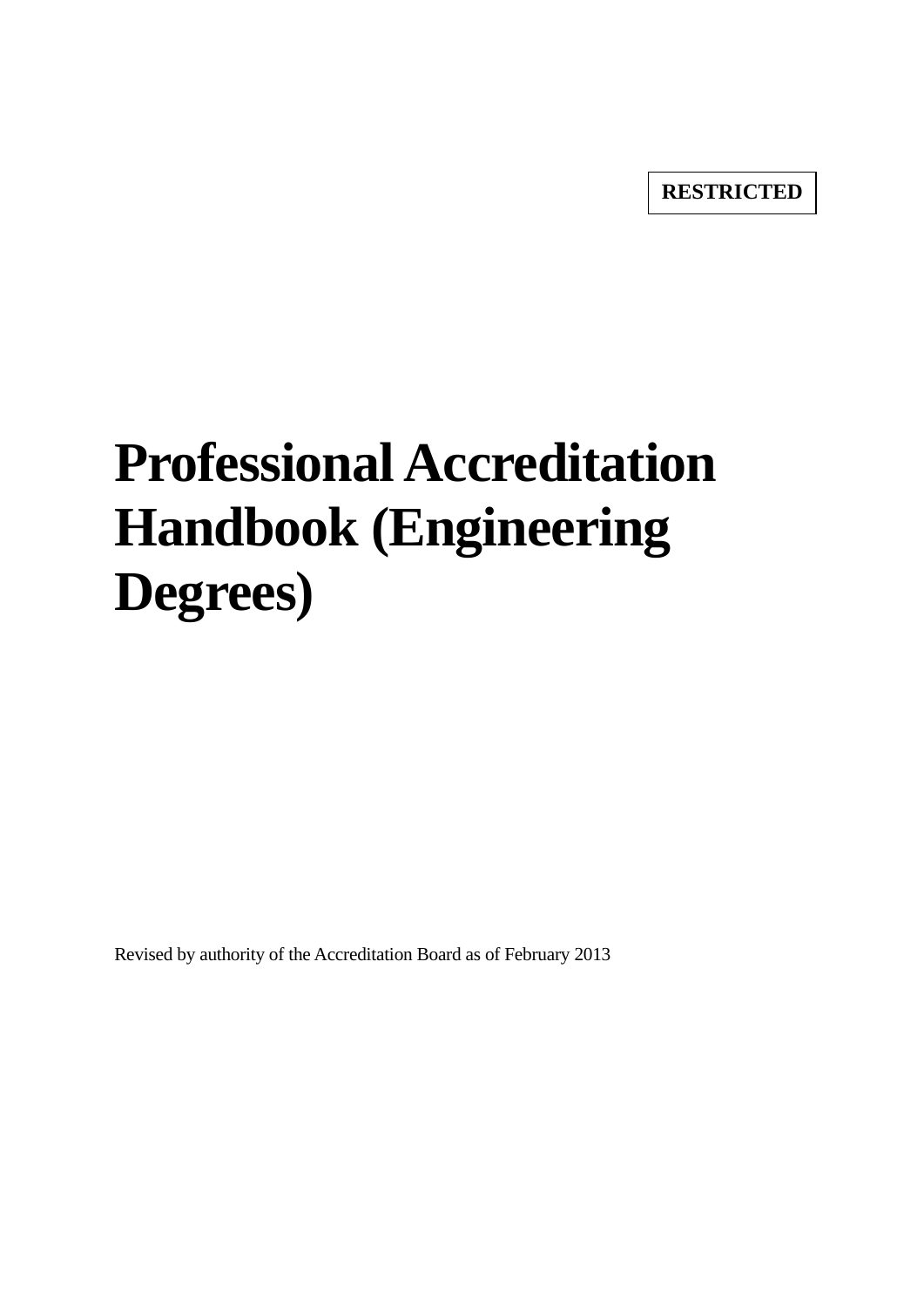# **CONTENTS**

# 1. PROFESSIONAL ACCREDITATION

| 1.1  |       |                                  |  |  |  |
|------|-------|----------------------------------|--|--|--|
| 1.2  |       |                                  |  |  |  |
| 1.3  |       |                                  |  |  |  |
| 1.4  |       |                                  |  |  |  |
| 1.5  |       |                                  |  |  |  |
| 1.6  |       |                                  |  |  |  |
|      | 1.6.1 |                                  |  |  |  |
|      | 1.6.2 | Accreditation for a Period of up |  |  |  |
|      | 1.6.3 |                                  |  |  |  |
|      | 1.6.4 |                                  |  |  |  |
| 1.7  |       |                                  |  |  |  |
| 1.8  |       |                                  |  |  |  |
|      | 1.8.1 |                                  |  |  |  |
| 1.9  |       |                                  |  |  |  |
| 1.10 |       |                                  |  |  |  |
| 1.11 |       |                                  |  |  |  |
| 1.12 |       |                                  |  |  |  |
| 1.13 |       |                                  |  |  |  |
| 1.14 |       |                                  |  |  |  |
| 1.15 |       |                                  |  |  |  |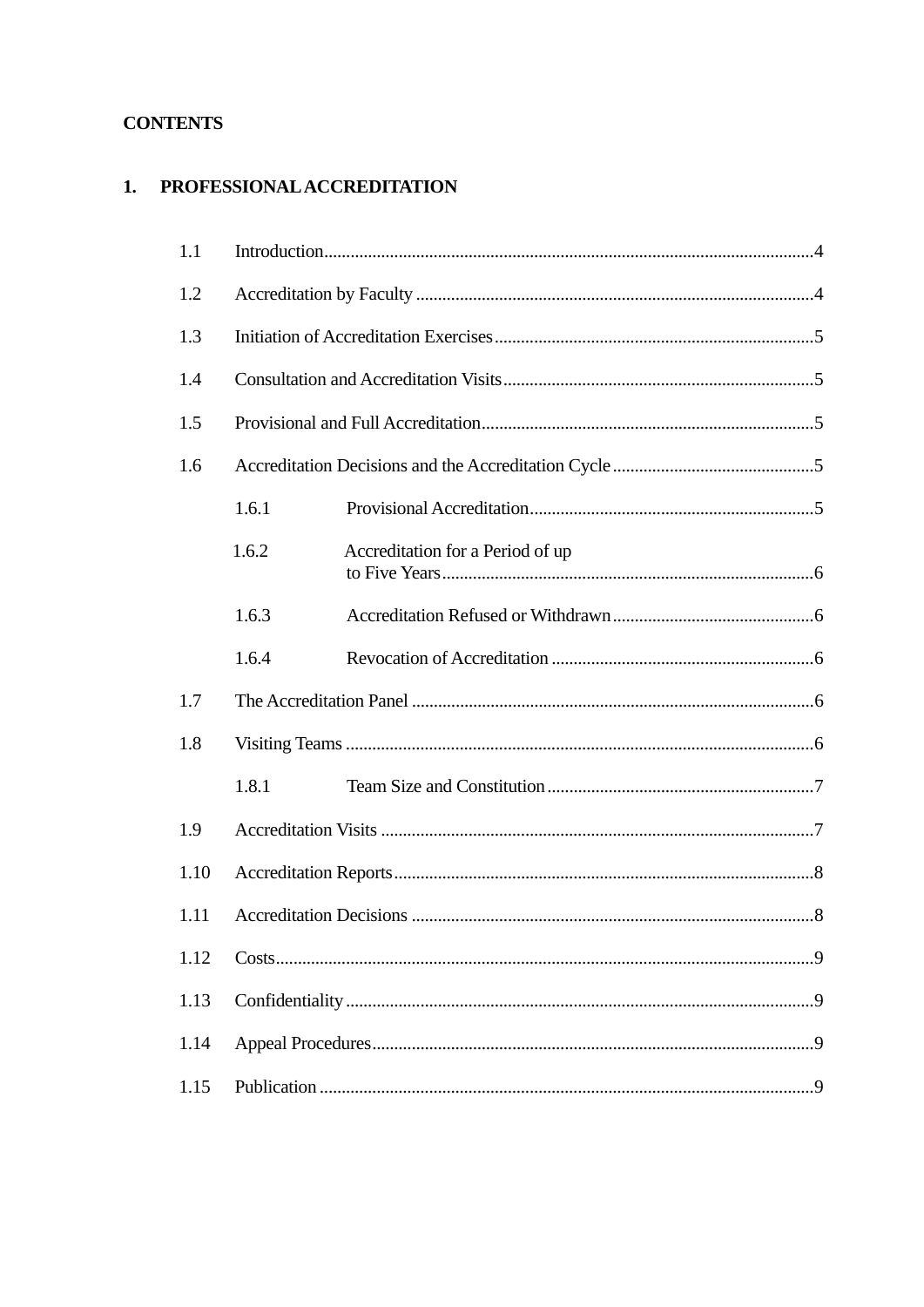## 2. CRITERIA FOR THE ACCREDITATION OF **ENGINEERING DEGREE PROGRAMMES**

| 2.1  |       |  |  |  |  |
|------|-------|--|--|--|--|
| 2.2  |       |  |  |  |  |
| 2.3  |       |  |  |  |  |
| 2.4  |       |  |  |  |  |
| 2.5  |       |  |  |  |  |
| 2.6  |       |  |  |  |  |
|      | 2.6.1 |  |  |  |  |
|      | 2.6.2 |  |  |  |  |
|      | 2.6.3 |  |  |  |  |
| 2.7  |       |  |  |  |  |
| 2.8  |       |  |  |  |  |
|      | 2.8.1 |  |  |  |  |
|      | 2.8.2 |  |  |  |  |
|      | 2.8.3 |  |  |  |  |
|      | 2.8.4 |  |  |  |  |
|      | 2.8.5 |  |  |  |  |
| 2.9  |       |  |  |  |  |
| 2.10 |       |  |  |  |  |
| 2.11 |       |  |  |  |  |
| 2.12 |       |  |  |  |  |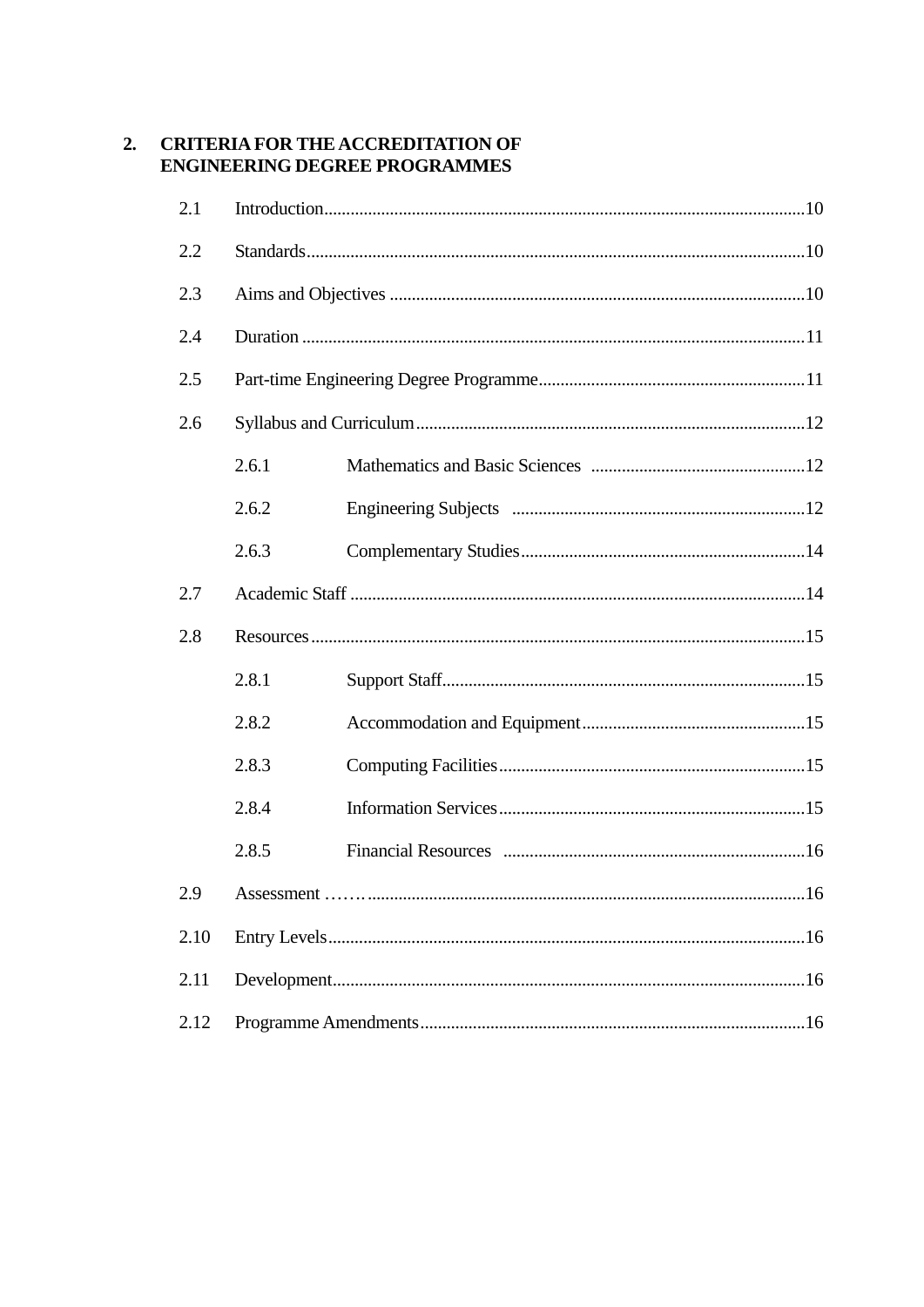# **3. ACCREDITATION SUBMISSIONS**

| 3.4 |  |
|-----|--|

# **APPENDIX**

| International Engineering Alliance Graduate Attributes and Professional Competencies21 |  |
|----------------------------------------------------------------------------------------|--|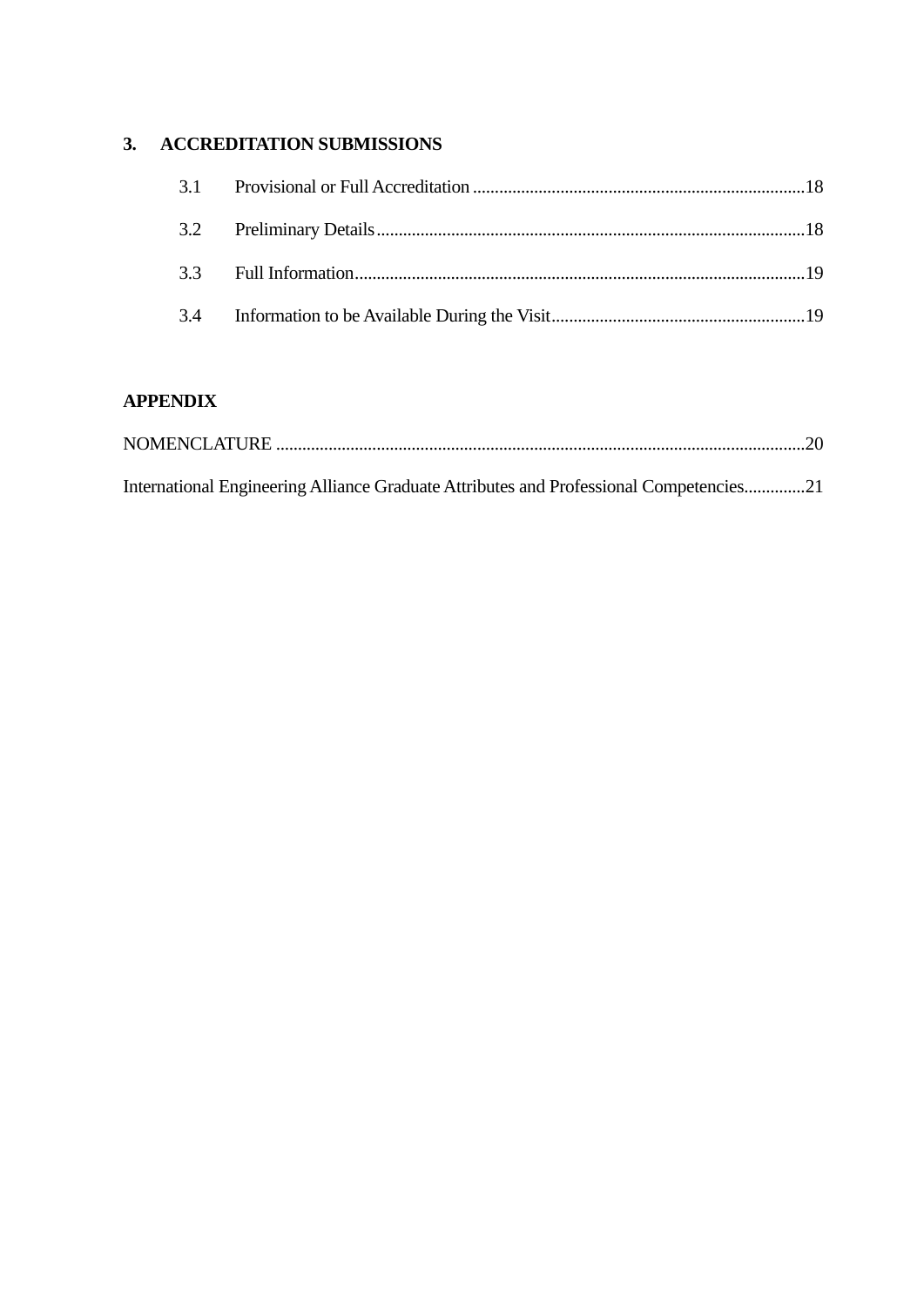## **1. PROFESSIONAL ACCREDITATION**

## **1.1 Introduction**

 The Hong Kong Institution of Engineers (the HKIE) is the professional engineering learned society and qualifying body for Hong Kong and as such has a responsibility for setting and maintaining the professional and technical standards of its members. To this end, it evaluates the qualifications for admission to grades of Institution membership.

 The academic qualification for Corporate Membership of the HKIE is an accredited engineering degree at the honours level. The HKIE's process of accrediting such programmes is called professional accreditation. (A description of professional accreditation is provided in the Appendix.) This handbook sets out the HKIE's processes, mechanisms and criteria for the professional accreditation of engineering degree programmes.

The Institution would like to emphasise that accreditation is a collaborative activity between the profession and the academic institutions. It does not view the accreditation of engineering degree programmes as discrete and limited exercises, but as part of a process to work with the universities on a continuous basis, to provide help, advice and support, to ensure that the quality of engineering degree programmes is high and meets the needs of professional engineers, their employers and Hong Kong society in general.

 The HKIE takes very seriously its responsibilities with regard to the Washington Accord and to fostering, maintaining and developing bilateral and international agreements for the mutual recognition of qualifications. This is undertaken through links with a number of international engineering initiatives which have been established to harmonise qualifications and to recognise accreditation methods and standards; the Washington Accord, Federation of Engineering Institutions of South East Asia and the Pacific (FEISEAP) and European Federation of National Engineering Associations (FEANI) are examples.

## **1.2 Accreditation by Faculty**

 Essentially, the HKIE is concerned with the standards and quality of individual engineering degree programmes. Consequently, it is the individual programme which receives accreditation. However, the process of professional accreditation also considers the appropriate Faculty in terms of its overall philosophy, objectives and resources. This has the advantage of taking into account the broad principles and policies of the development of engineering education in a university.

 Furthermore, consideration of a range of programmes has particular advantages in relation to modular programmes and ones containing a number of elective courses.

 Although visits will normally be by Faculty, there may be visits to individual departments within a Faculty for the purposes of provisional accreditation, to consider major modifications to a programme or to monitor a programme which had been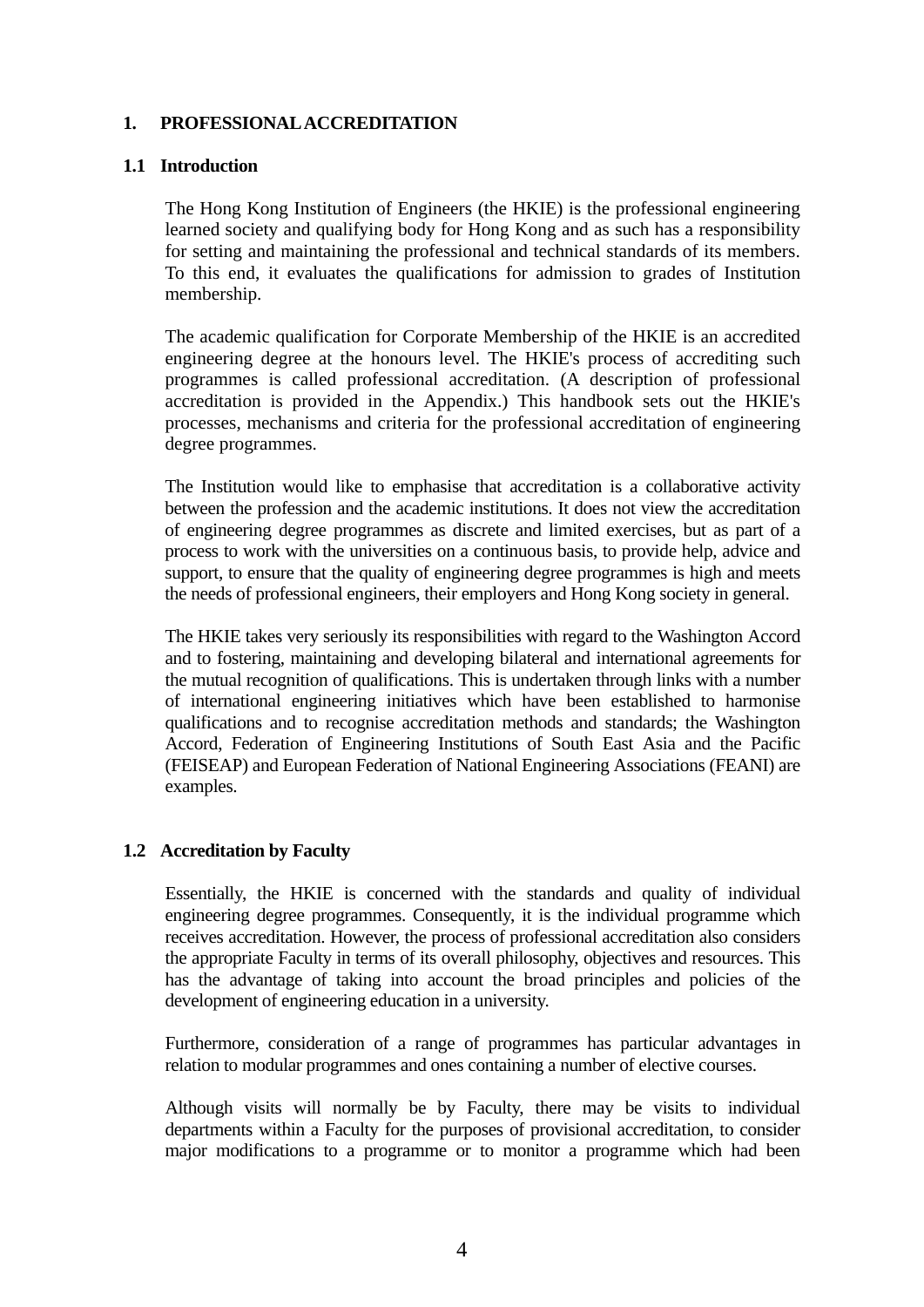granted accreditation for less than the normal five years.

#### **1.3 Initiation of Accreditation Exercises**

 The professional accreditation of engineering degree programmes in the universities is normally initiated by a university issuing an invitation to the HKIE's Accreditation Board to carry out appropriate accreditation exercises.

## **1.4 Consultation and Accreditation Visits**

 As mentioned in the introduction, the HKIE sees accreditation exercises as a continuous activity. Accordingly, any university planning new engineering degree programmes, or restructuring existing ones, is encouraged to consult the HKIE in order to ensure that the engineering degree programmes are developed such that the requirements of all concerned are fully addressed.

## **1.5 Provisional and Full Accreditation**

 The HKIE undertakes provisional accreditation exercises to consider programmes which have yet to produce the first cohort of graduates, and, full accreditation exercises for the consideration of existing programmes, whether they have been previously accredited or not.

## **1.6 Accreditation Decisions and the Accreditation Cycle**

The HKIE can reach four accreditation decisions as follows:

- a. the programme be granted provisional accreditation with or without conditions; or
- b. the programme be granted accreditation for a term of up to five years with or without conditions; or
- c. the programme not be granted accreditation; or
- d. the accreditation of the programme be revoked.

## **1.6.1 Provisional Accreditation**

 Provisional accreditation may be granted to developing programmes with or without conditions, and generally the relevant accreditation exercises will be completed during the second-half of the programme of the first cohort of intake. Provisional accreditation provides an indication to both the university and prospective students that the programme is well structured and has very good possibilities of receiving full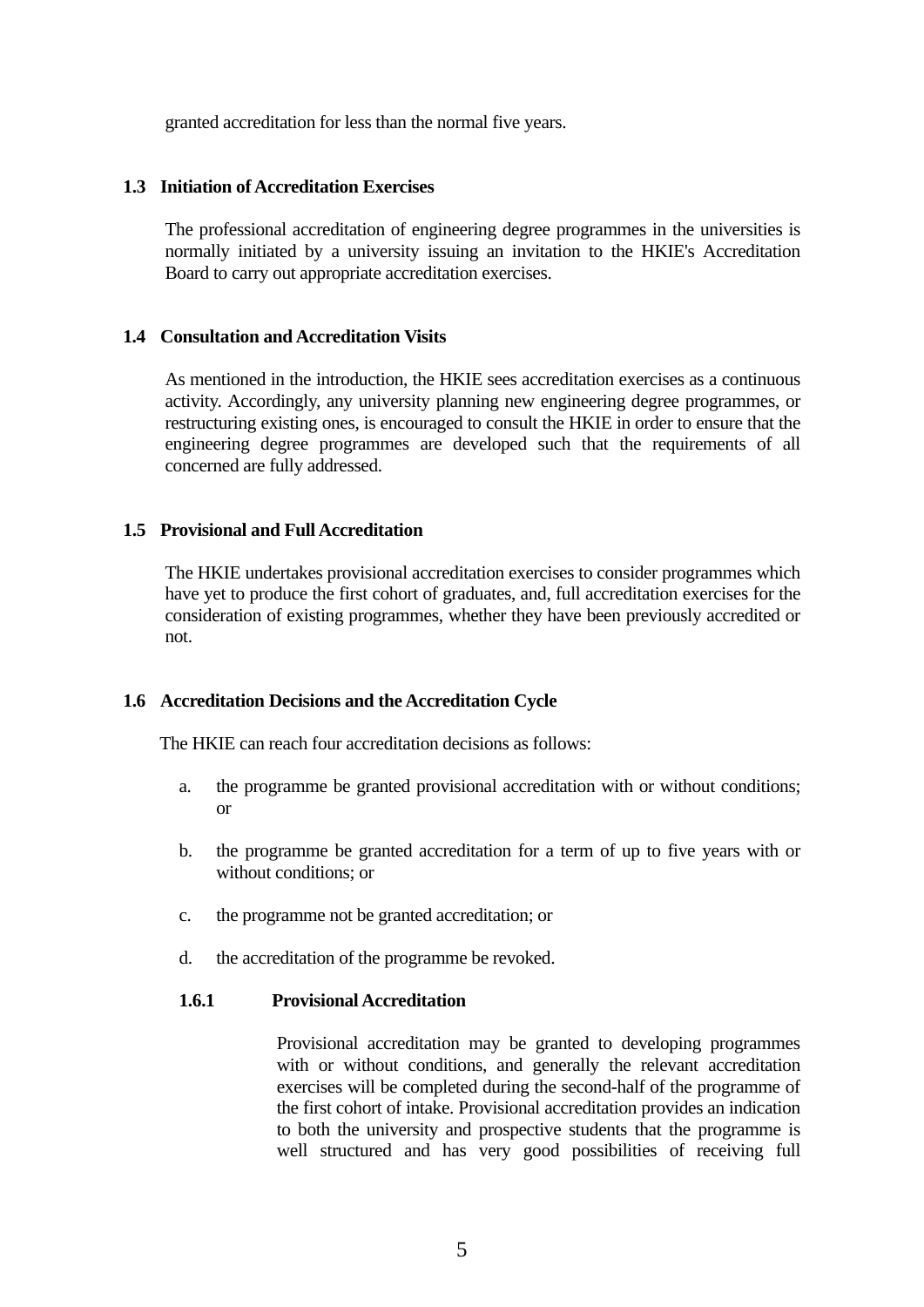accreditation but should not be construed as a commitment to the granting of full accreditation.

## **1.6.2 Accreditation for a Period of up to Five Years**

 The HKIE may grant full accreditation for the normal cycle of accreditation of five years. Alternatively, the HKIE may grant full accreditation for a term of less than five years, either to bring it in line with the accreditation cycle of other programmes or to monitor a programme early in relation to any conditions, requirements and/or concerns which may have emerged during the accreditation process.

 For a newly developed programme, a full accreditation exercise is mounted, at a time agreed with the university, after the first cohort of graduates is produced. Full accreditation, if granted, will be retrospective so as to apply to the first cohort of graduates.

## **1.6.3 Accreditation Refused or Withdrawn**

 If a programme is substantially at variance with the HKIE criteria (see section 2), then the accreditation can be refused or withdrawn.

## **1.6.4 Revocation of Accreditation**

 If a university fails to meet conditions imposed on a programme by the previous accreditation or if it has introduced changes which make the programme seriously at variance with the HKIE criteria, then the accreditation can be terminated.

## **1.7 The Accreditation Panel**

 The HKIE Accreditation Panel (not to be confused with visiting teams) is a group of appropriately qualified senior members, appointed by the HKIE Accreditation Board, to participate in professional accreditation exercises, on behalf of the HKIE.

 In addition, professional engineers from overseas, with appropriate expertise are invited by the Accreditation Board to be included on the Panel.

## **1.8 Visiting Teams**

 Visiting teams shall be selected from the Panel for each particular accreditation exercise. Team members are selected on the basis of their expertise and that they have no professional or any other association with the university, nor do they have family members attending it. Team members should declare that they have no conflict of interest when taking up the appointments. The Dean or Head of Department shall be informed of the names of the proposed chairman and members of the team, and objection to team members may be made if they feel there is a conflict of interest.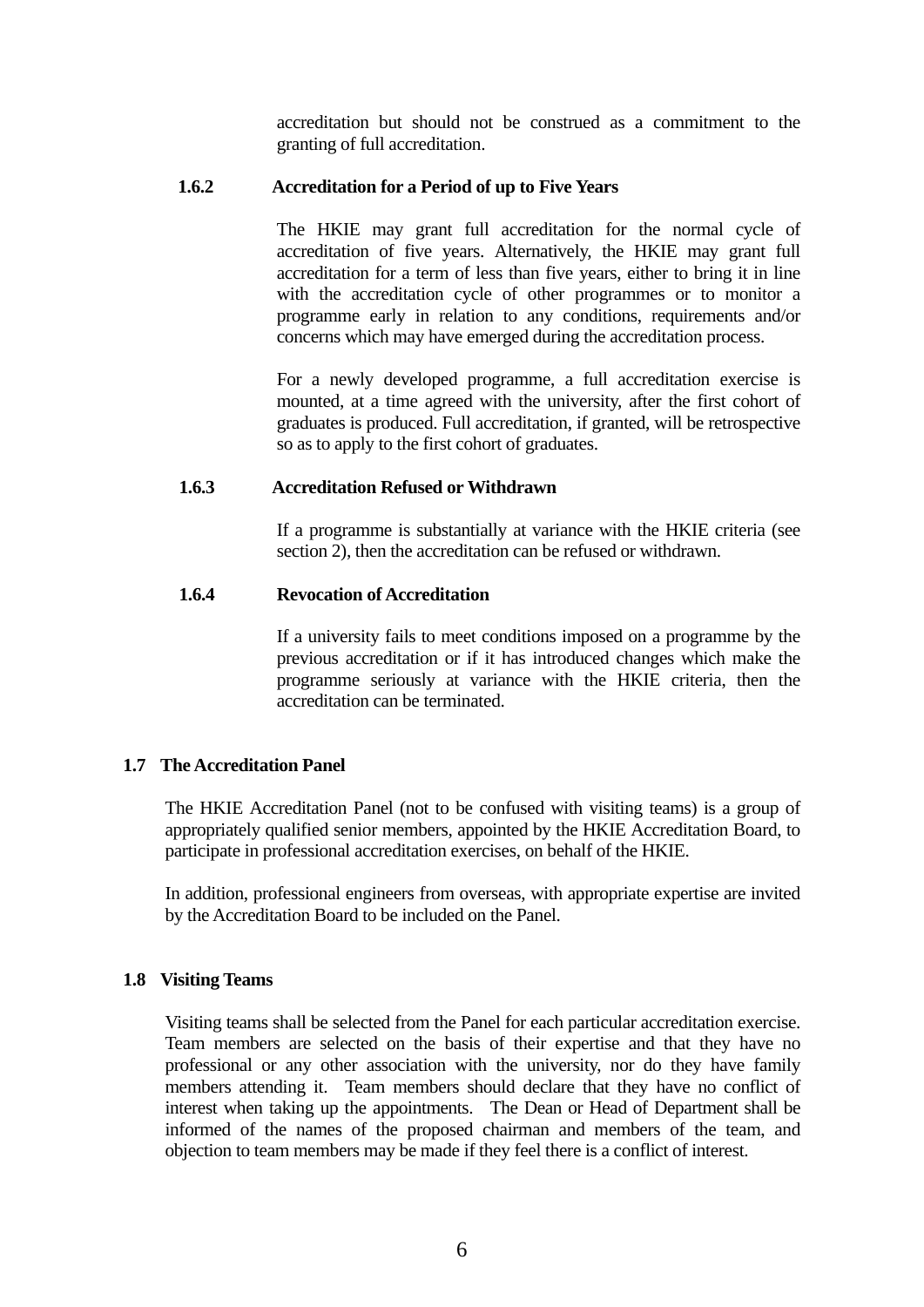## **1.8.1 Team Size and Constitution**

 For a single discipline exercise, the team shall normally comprise four members including the chairman. All members shall be experienced in the discipline, or associated with it. For exercises involving two or more programmes, which may cover several engineering disciplines, there shall be at least two members from, or associated with, each of the disciplines.

 For each accreditation exercise, the Accreditation Board will also appoint one of its members, who can join the accreditation visit as an observer, to act as an assessor. The assessor will study all the documentation and, in consultation with the visiting team chairman, make recommendations to the Board for an accreditation decision.

 The accreditation visiting team shall have a proper mix of academics and practising professional engineers. All the team members shall have training/ briefing on professional accreditation, and the majority of them will also have prior experience in professional accreditation. To ensure continuity and expertise, the team chairman shall have considerable previous experience in professional accreditation.

 Whenever possible, members of the Accreditation Board shall be invited to participate in the visits. In addition, the HKIE secretariat staff shall accompany the visiting team.

## **1.9 Accreditation Visits**

 Accreditation visits are an important part of an accreditation exercise. They enable the HKIE to assess, at first hand, qualitative factors, such as facilities, intellectual environment, morale, professional attitudes and the quality of staff and students.

 For programmes which are being planned by a university, the HKIE will arrange consultation visits by experts as appropriate in each case. On such visits, the experts shall only comment and advise on the proposed programmes and shall not commit the HKIE to granting accreditation to a programme.

 It should be noted that the accreditation visit is only a part of the full accreditation exercise. There is considerable preparation prior to a visit and work to be done after the visit.

A visit will normally take one and a half days and shall include:

- meetings of the team with the appropriate senior university staff;
- meetings with the programme leader and other academic staff;
- meetings with the students and support staff;
- visit to the departmental facilities, including lecture theatres, laboratories, library and computing facilities;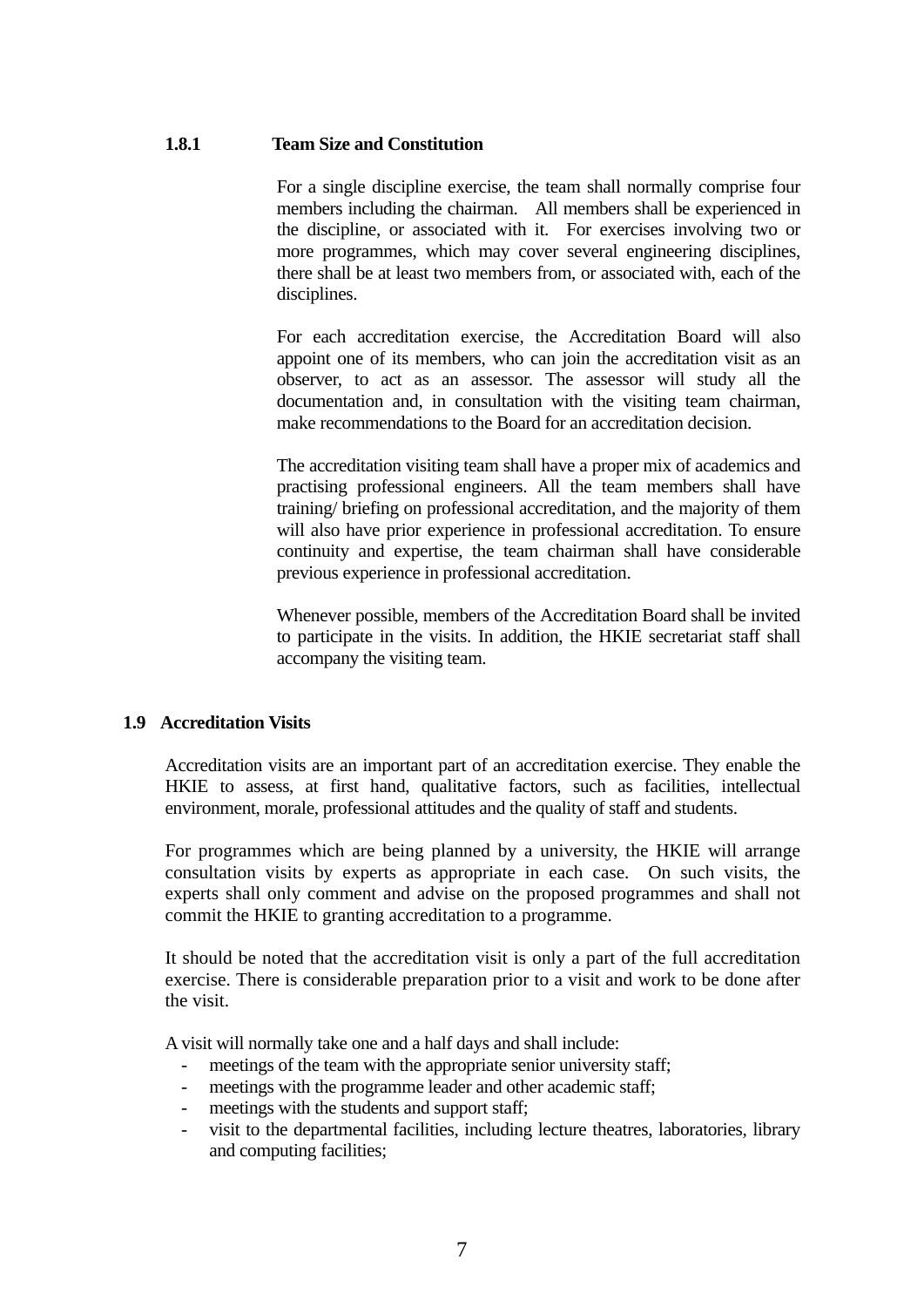- review examination papers and examination scripts, laboratory instructions, reports and design assignments, project reports and other material demonstrating student performance;
- private meetings of the team; and
- an exit meeting with the Dean and senior staff to convey the team's initial observations.

## **1.10 Accreditation Reports**

 At the end of a visit, the team chairman, with the assistance of the HKIE secretariat, shall draft a formal report based on a consensus of opinion and the observations of the team, and assess whether the programme conforms to the HKIE Accreditation Criteria.

 The following procedures have been adopted by the Accreditation Board in dealing with the Accreditation Report.

- (i) The visiting team chairman will draft the report with the assistance of members of the team and the HKIE staff.
- (ii) The draft report will be sent to the visiting team members for comment.
- (iii) The comments made by the members of the visiting team will be considered by the chairman.
- (iv) The draft report will then become the final report.
- (v) The final report will be sent to the Dean and relevant Heads of Departments for comment.
- (vi) The comments made by the Dean and Heads will be sent to the visiting team chairman and the assessor.
- (vii) The final report, and the comments made by the Dean and Heads will be submitted to the Accreditation Board at the decision meeting.

 The HKIE maintains strict confidentiality regarding accreditation matters. It is for the university to decide how information related to this accreditation should be released and may inform HKIE accordingly.

## **1.11 Accreditation Decisions**

 The Chairman of the Board will initiate the discussion on the programme under consideration.

 The accreditation report and university responses, and all other relevant information and correspondence will be passed to the Board for a decision.

 The representatives of the university concerned, usually the Dean and/or Head of Department may attend that part of Board meeting devoted to the presentation of the report. Members of the visiting team may also be present.

 At the meeting, the visiting team chairman will present the report and representatives of the university may put forward further information and answer questions of fact.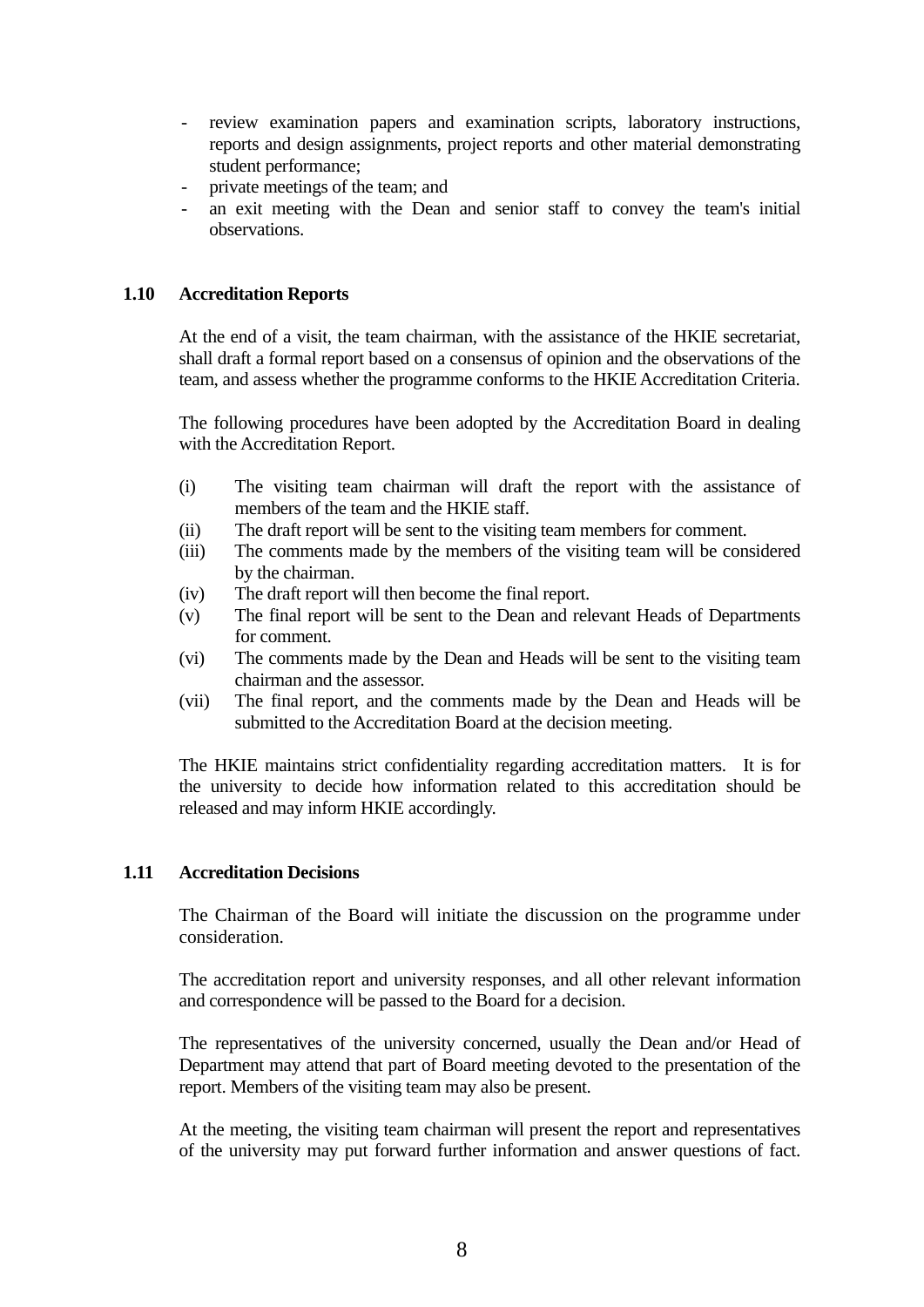The Board will then conduct a private meeting from which University representatives are excused. The assessor will present recommendations. The Board may then make decisions on the programme.

 The Secretary to the Board will write to inform the university of the decision with a copy of the final report, in confidence, to the university Vice Chancellor/President/Director, copied to the relevant Dean and Head of Department.

## **1.12 Costs**

 Any university having its engineering programmes on the HKIE list of accredited degrees shall pay a fee to the HKIE in April of each year. The fee will be based on the number of undergraduate engineering degree programmes of the university and shall be agreed by the concerned parties.

 The direct costs of each accreditation exercise (travel, subsistence, accommodation) will be paid by the university concerned.

## **1.13 Confidentiality**

 All documents and other information obtained by the Accreditation Board during the course of an exercise are kept confidential.

## **1.14 Appeal Procedures**

 In the event of a decision by the Accreditation Board to refuse or terminate accreditation of an engineering degree programme, the university concerned has the right to appeal to the President of the Institution to review the decision.

## **1.15 Publication**

 A full list of accredited programmes and their period of accreditation is published on the HKIE website.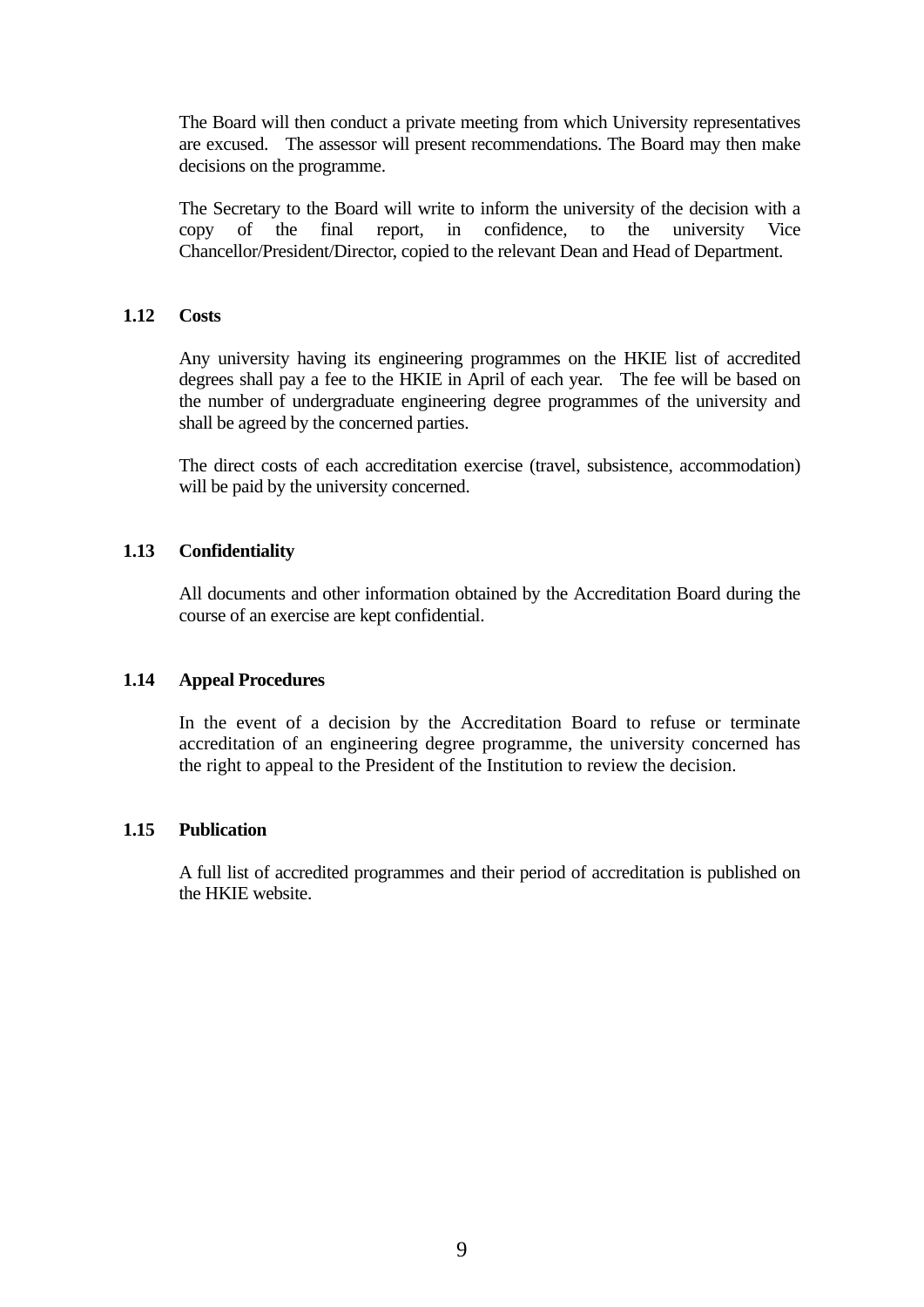## **2. CRITERIA FOR THE ACCREDITATION OF ENGINEERING DEGREE PROGRAMMES**

### **2.1 Introduction**

 The HKIE undertakes professional accreditation to evaluate the standard and quality of engineering degree programmes. In doing so it takes into account a number of factors about the programmes and the universities which offer them. The quality of an engineering degree programme depends on more than just the curriculum and syllabus. The quality of the graduates is an important consideration in the evaluation of an engineering programme. The degree programme must define outcomes that they expect of their graduates consistent with their educational objectives and the needs of the discipline; and describe the processes that are used to measure and evaluate these outcomes. In addition, the calibre of the academic staff, the entry standards, staffing levels, teaching methods, facilities, funding and method of assessment are just some of the factors which influence the quality of the educational experience and the outcomes.

 The following describes broad criteria which are used by the HKIE regarding appropriate engineering degree programmes for the profession. In setting them out, the HKIE considers it important, both in the context of educational and professional objectives, for universities to encourage an environment which can accommodate innovative educational developments and to allow for the expression of the university's individual strengths, qualities and ideals.

## **2.2 Standards**

 The HKIE seeks to conform with internationally recognised standards in terms of accreditation processes and outcomes.

## **2.3 Aims and Objectives**

 In its submission for accreditation of an engineering degree programme, a university should be able to express the aims, objectives and ethos of the programme both in relation to the appropriate standards of degree level education and the requirements of the profession. The university should demonstrate how its programmes meet the aims and objectives, and how they can respond to future developments.

 The HKIE appreciates that engineering degree programmes are dynamic entities which must evolve with technology and the changing needs of the profession and society. Consequently, the HKIE expects a university to be able to articulate such developments in terms of how the structure and rationale of its programmes can respond to change. Based on generally accepted norms, engineering programmes must demonstrate that their graduates have the following attributes:

(a) an ability to apply knowledge of mathematics, science, and engineering appropriate to the degree discipline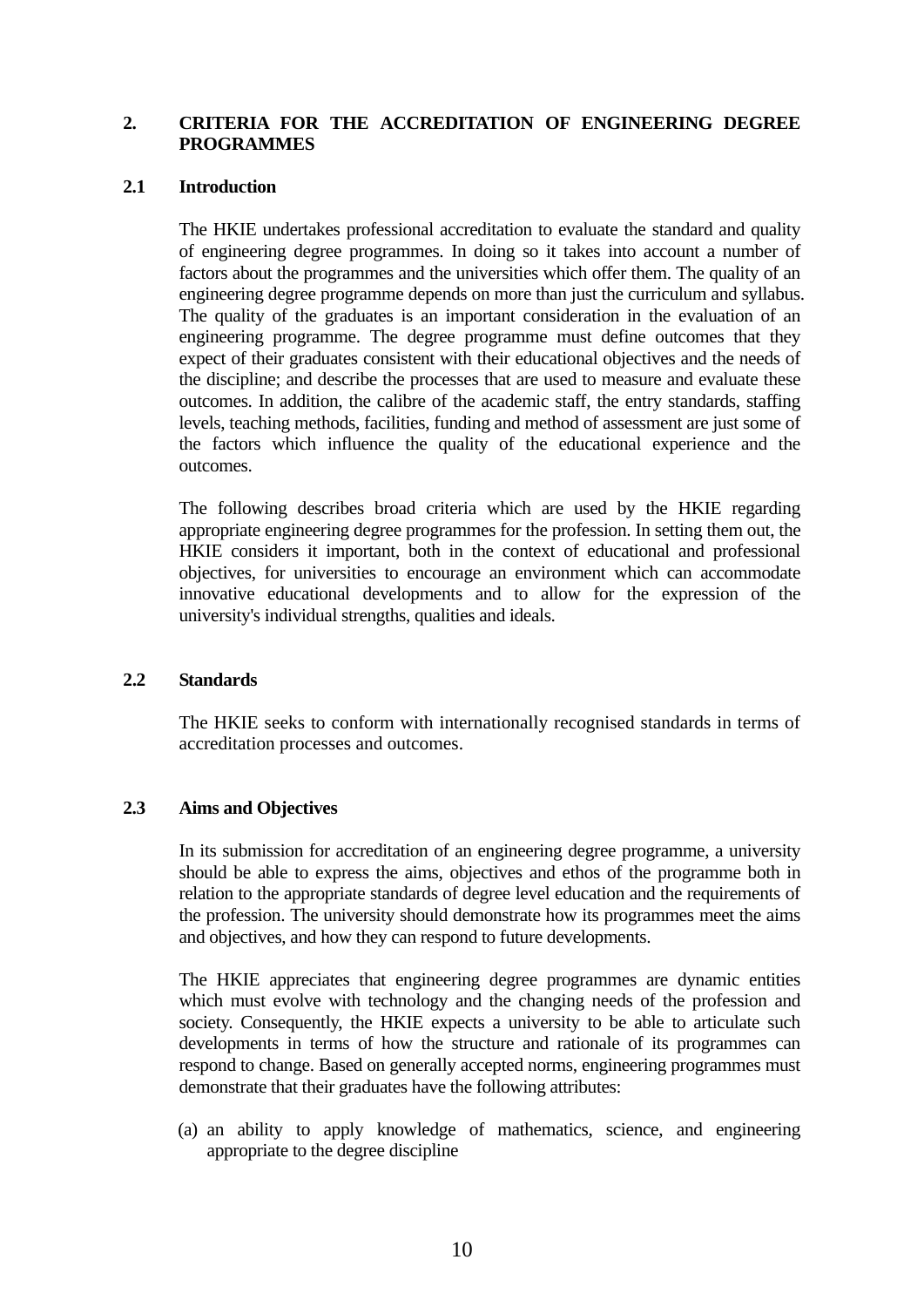- (b) an ability to design and conduct experiments, as well as to analyse and interpret data
- (c) an ability to design a system, component or process to meet desired needs within realistic constraints, such as economic, environmental, social, political, ethical, health and safety, manufacturability and sustainability
- (d) an ability to function on multi-disciplinary teams
- (e) an ability to identify, formulate and solve engineering problems
- (f) an ability to understand professional and ethical responsibility
- (g) an ability to communicate effectively
- (h) an ability to understand the impact of engineering solutions in a global and societal context, especially the importance of health, safety and environmental considerations to both workers and the general public
- (i) an ability to stay abreast of contemporary issues
- (j) an ability to recognize the need for, and to engage in life-long learning
- (k) an ability to use the techniques, skills, and modern engineering tools necessary for engineering practice appropriate to the degree discipline
- (l) an ability to use the computer/IT tools relevant to the discipline along with an understanding of their processes and limitations

The interpretation of the above graduate attributes should be consistent with the requirements of the Washington Accord, including the level of problem solving and range of engineering activities and a copy of the Graduate Attributes and Professional Competencies is enclosed as Appendix in this Handbook.

#### **2.4 Duration**

 The HKIE believes that engineering degree programmes should have a minimum duration of four years full-time equivalent, of which a one-year full-time equivalent consists normally of about 26 weeks of classroom, laboratory, workshop and related activities. (Time allocated to assessment, field work and practical training fall outside these 26 weeks.)

 The criteria set out here provide broad guidance for a four year full-time equivalent programme. It is accepted that a longer programme than this will enable an academic institution to introduce subjects and activities which could contribute further to the education of an engineering undergraduate, but the onus is on the university to demonstrate that the programme contains at least the equivalent of the four years which meets the HKIE's requirements. When technology based delivery of content is used the university must demonstrate the equivalence of this method with traditional delivery methods.

#### **2.5 Part-time Engineering Degree Programme**

 If a part-time engineering degree programme is offered, or if a student undertakes a programme on a part-time basis, all requirements of an accredited programme must be met.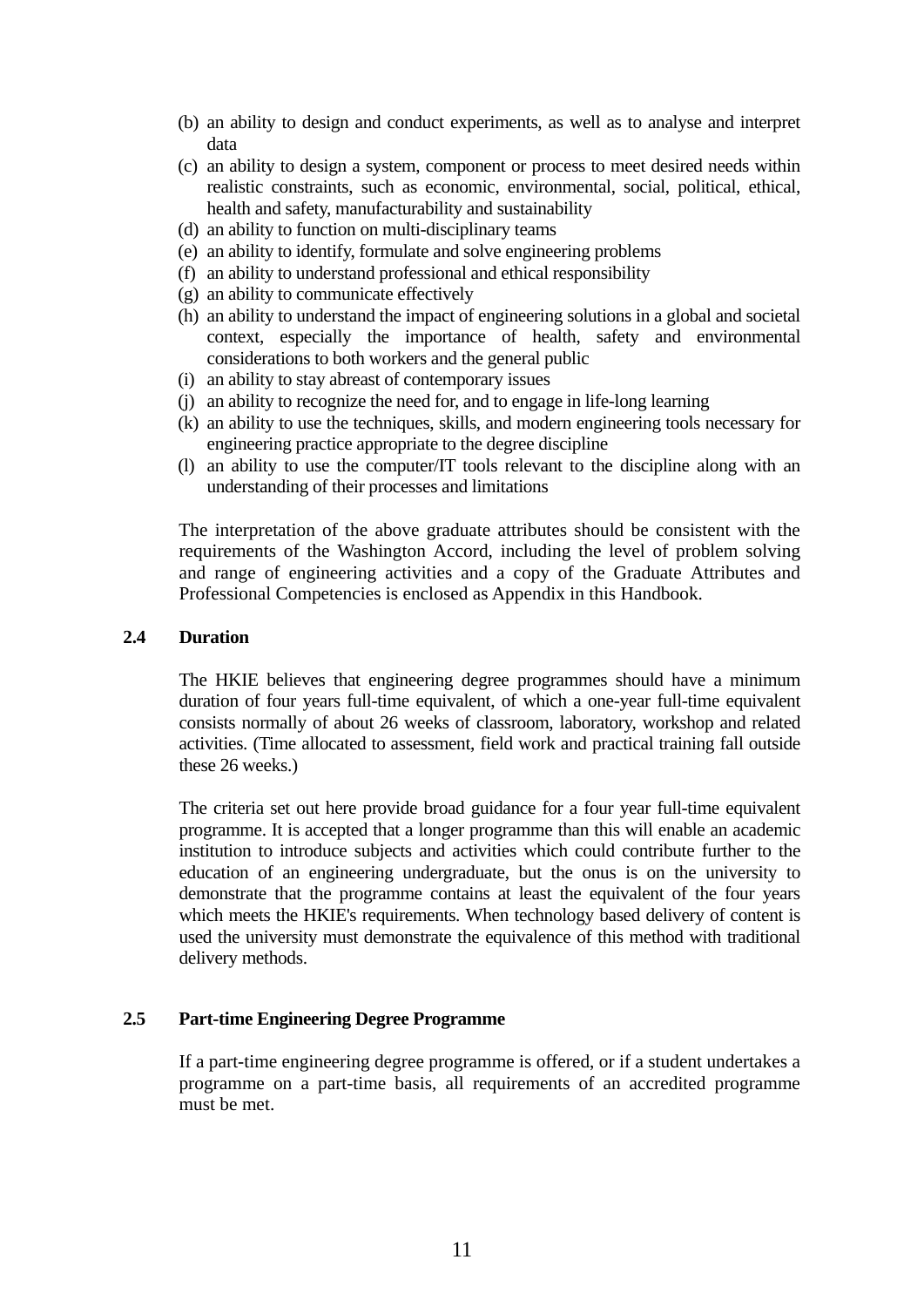## **2.6 Syllabus and Curriculum**

 The HKIE does not wish to impose uniformity on universities in relation to curricula and syllabuses, but encourages them to develop courses, making the best use of resources, responding to academic and technological change, and recognising the needs of the students, community and profession. Nevertheless, the HKIE does require course content to be sufficient to enable undergraduates to acquire, within the duration of a programme, the basic knowledge, understanding and skills necessary to enable them to practise in an effective and professional manner as a graduate engineer. Course sequences in the curriculum must provide for breadth and depth appropriate to the discipline, and the University must demonstrate that prerequisites are followed.

 The HKIE accepts that over the whole range of the engineering disciplines it is not possible to state precisely the essential characteristics and content of courses and programmes. However, the Institution expects the curricula to prepare students in a broad range of engineering subjects, mathematics and complementary support subjects, appropriate to the degree discipline. The Institution considers that these would normally include (a) one year of mathematics and basic sciences, (b) at least two years of engineering topics, including engineering sciences and engineering design and, (c) complementary studies that support the professional nature of the curriculum. A description of each is given below to provide guidance, but is not considered to be all inclusive. The programme must ensure that its curriculum is consistent with the prescribed outcomes and objectives. The presence of each of the above elements in the curriculum is not sufficient evidence that the graduates have the outcomes that the programme desires.

## **2.6.1 Mathematics and Basic Sciences**

 The HKIE considers that the mathematics content of degrees should underpin the engineering subjects, and should emphasise mathematical concepts, and principles, numerical analyses and applications and their relationship to the modelling of engineering systems. It is accepted that these can be delivered as separate topics, however, the HKIE believes that it is also desirable for mathematics to be delivered within the context of its application in engineering situations and be within the engineering subjects of the programme.

 The HKIE regards basic sciences as the foundation of engineering sciences and are indispensable parts of an engineering programme. Basic sciences include physics, chemistry, biology and other science subjects that are relevant to a particular field of study.

## **2.6.2 Engineering Subjects**

## **a. Engineering Sciences**

Engineering sciences have their roots in mathematics, physics and other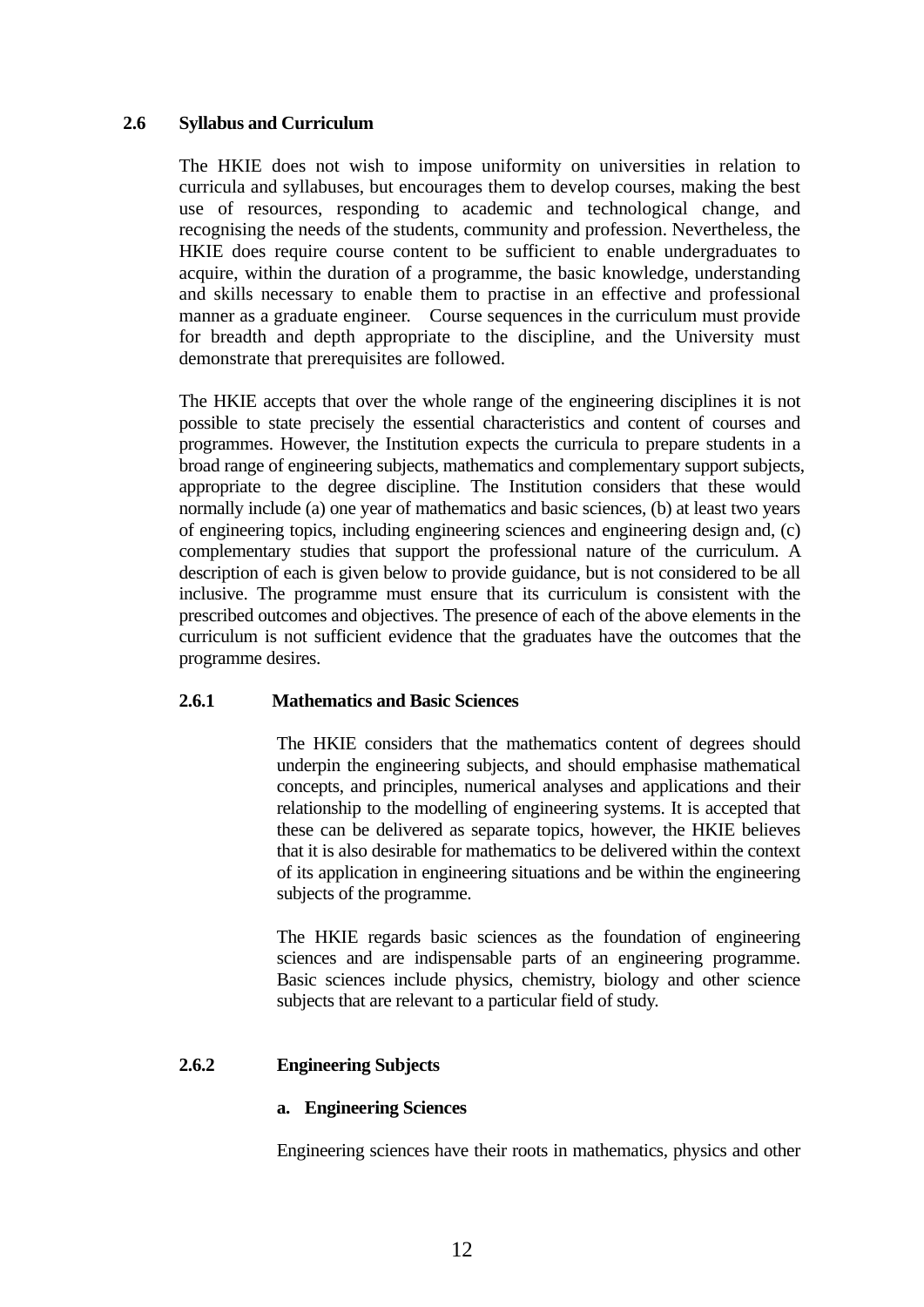basic sciences, but carry knowledge further towards creative application. This should start with a systematic, theory based understanding of natural sciences and may include such subjects as mechanics of solids, fluid mechanics, thermodynamics, electrical and electronic circuits, computer science, materials science, soil mechanics, aerodynamics, control systems, transport, and so on depending on the discipline.

 In an engineering degree programme, the HKIE expects a university to provide engineering courses for the appropriate discipline, and others which provide an appreciation of related disciplines, to support the educational objectives and outcomes desired. In this connection, engagement with selected knowledge in the research literature of the Discipline(s) is expected.

#### **b. Engineering Design and Synthesis**

 The HKIE believes the importance of design and synthesis is such that a separate appropriate topic should be established. However, it is accepted that because of the applied nature of this activity to almost every engineering endeavour it could be delivered within the engineering science courses in a programme. Its establishment as a separate topic can be used to demonstrate that it is a creative, iterative and often open-ended process and to also enable discussion of general design techniques and philosophy, as well as financial, quality, safety and environmental implications.

## **c. Health, Safety and the Environment**

 The programme should demonstrate the importance of health, safety and environmental considerations to both workers and the general public.

## **d. Laboratory and Field Work**

 Courses should be supported by meaningful laboratory work, well co-ordinated with the lecture material and supported with relevant up-to-date equipment. If a university utilises laboratories at different locations or uses different delivery formats, they must provide evidence to show that every student receives a laboratory experience that is meaningful, well co-ordinated, and up-to-date.

 Residential field courses in subjects such as surveying and geology are considered important where these subjects are an integral part of the programme.

#### **e. Project**

 The HKIE believes that project work is an important means of introducing engineering approach to solution of problems. For this reason, the extensive use of projects is expected in every engineering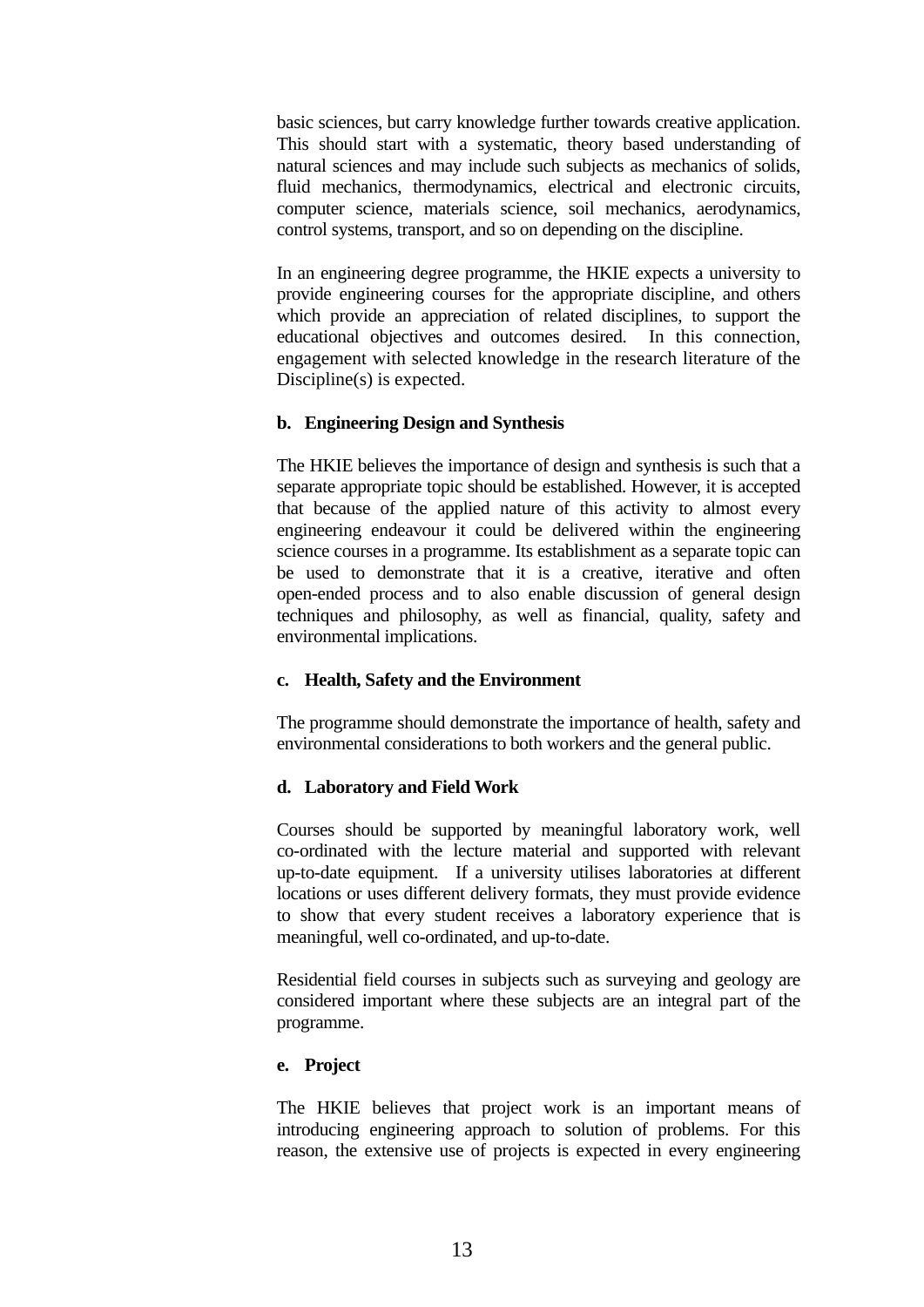degree programme. Normally, the final year of the programme should include an intellectually challenging project which is individually assessed. The project should involve design, synthesis, application and/or creativity. The assessment of the project should have a significant weighting in the degree classification.

## **2.6.3 Complementary Studies**

 Studies which provide an appreciation of those wider issues which enable engineers to practise professionally in society should be fully integrated within the programme. Such studies may include management, economics, law, history, finance or a foreign language. Furthermore, the following elements should be included in the curriculum.

## **a. Practical Training**

 The HKIE recognises the benefits of practical experience obtained during an engineering degree programme and recommends that students aggregate significant, relevant practical training or employment. This will normally be obtained during vacations or in a "sandwich" year, and universities should encourage this activity.

## **b. Communications**

 The HKIE cannot over emphasise the need for professional engineers to have good communication skills. Engineering degree programmes should contain instruction in both oral and written communication skills as well as presentation skills.

## **c. The Professional Engineer**

 It is considered that students should be introduced to the role of the professional engineer in practice and their responsibilities towards the profession, colleagues, employers, clients and the public, particularly with reference to the impact of technology on society and with regard to ethical behaviour. Furthermore, they should be made aware of the role of the engineering institutions and matters of professional practice such as licensing and registration.

 They should also be encouraged to become student members of the HKIE and to take part in its activities.

## **2.7 Academic Staff**

 An important factor in determining the standard of an engineering degree programme is the quality and commitment of the teaching staff. The programme must demonstrate that they have academic staff consistent with delivering the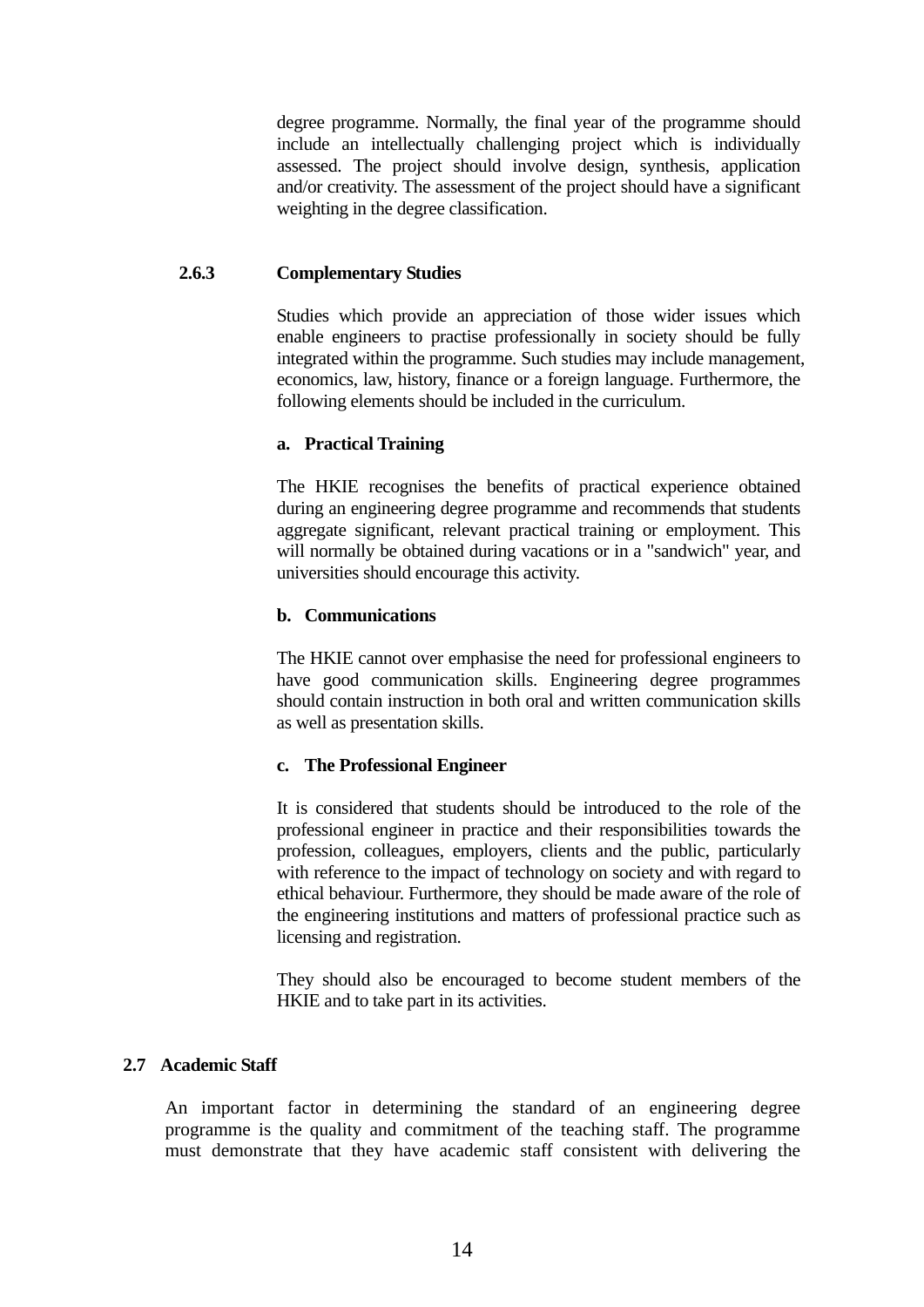educational objectives and outcomes desired. The qualifications and number of staff is a necessary, but not sufficient criteria in establishing the appropriateness of the teaching cadre.

## **2.8 Resources**

 Engineering degree programmes rely on the satisfactory provision of technical and administrative staff, administration, laboratories, information services, computing facilities, finance and other resources as follows:

## **2.8.1 Support Staff**

 There should be sufficient number of technical and workshop staff with adequate qualifications and experience to ensure the smooth and safe management of laboratories, maintenance of equipment and to provide general support.

 There should also be sufficient number of administrative and secretariat staff to support the academic staff.

## **2.8.2 Accommodation and Equipment**

 There must be adequate provision of lecture rooms, laboratories, workshops, drawing offices and private study areas to support the programme of lectures, tutorials and practical classes. Laboratories should be well equipped with adequate and modern equipment and should provide a safe working environment for the students.

## **2.8.3 Computing Facilities**

 Computing facilities should be consistent with the aim of using computers as part of the engineering education experience. These facilities must be appropriate for laboratory work and engineering applications such as modelling and simulation and computer aided design.

Students should have easy and adequate access to such facilities.

## **2.8.4 Information Services**

 The university should provide adequate resources for information services which include conventional and up-to-date methods and facilities for example, books, journals, tapes, films, disks and databases, and the Internet.

 Conventional library facilities should provide a range and variety of technical and non-technical books, and a comprehensive range of journals covering all engineering disciplines. The inter-library loan system should be available to all students, together with abstract and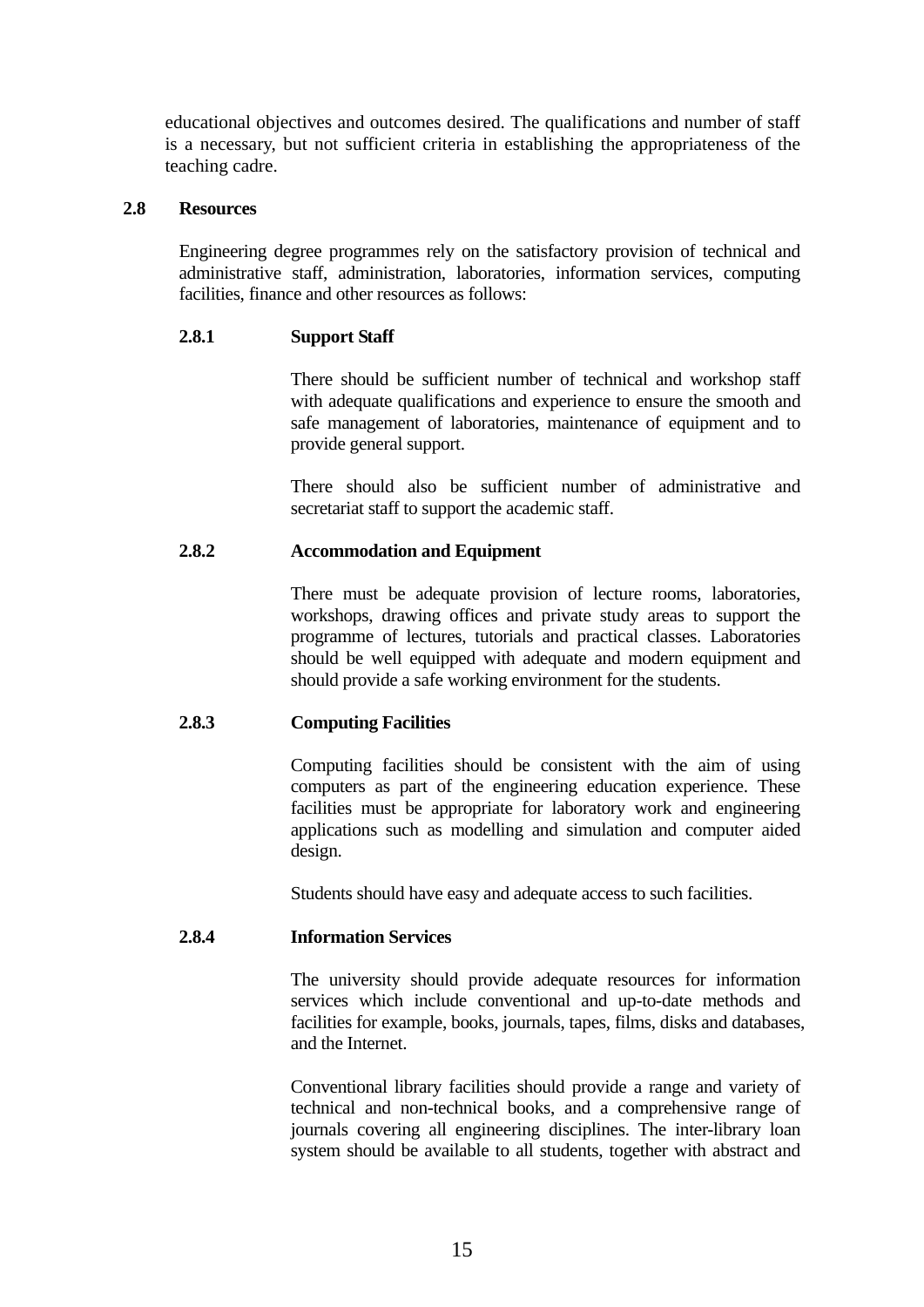literature search facilities for project work. Students should have easy and adequate access to these facilities.

#### **2.8.5 Financial Resources**

 There should be adequate financial resources to ensure the smooth operation of the department, the provision and maintenance of laboratories, computers, libraries and other support facilities as well as for the development of the staff, programmes, courses and the upgrading of equipment.

#### **2.9 Assessment**

 Assessment of student performance should demonstrate the effectiveness of the learning process in achieving the programme outcomes.

 The HKIE believes that there should be an effective internal quality assurance system which is essential to maintain the academic standards of programmes. In addition, there should be an independent quality assurance system such as an external examiner system or equivalent.

#### **2.10 Entry Levels**

 The HKIE does not prescribe minimum qualifications for entry to engineering degree programmes, but it does expect that the selection criteria are consistent with the majority of students being able to complete the programme at the expected standard.

The programme must demonstrate that the selection procedures in place are consistent with the selection criteria and the expected outcomes.

#### **2.11 Development**

 The HKIE believes it is incumbent on an academic institution to be sensitive to the requirements of society and the profession, and consequently, to develop programmes to respond to local and international requirements and to provide opportunities for staff to be able to develop their skills so that they can deliver programmes meeting local and international professional and academic standards. In order to do this, the HKIE believes that universities have a responsibility to liaise with the engineering profession and industry in relation to engineering degree programmes and their development.

#### **2.12 Programme Amendments**

 It is expected that from time to time there will be evolutionary changes to a programme within the period of its accreditation. Any modification to a programme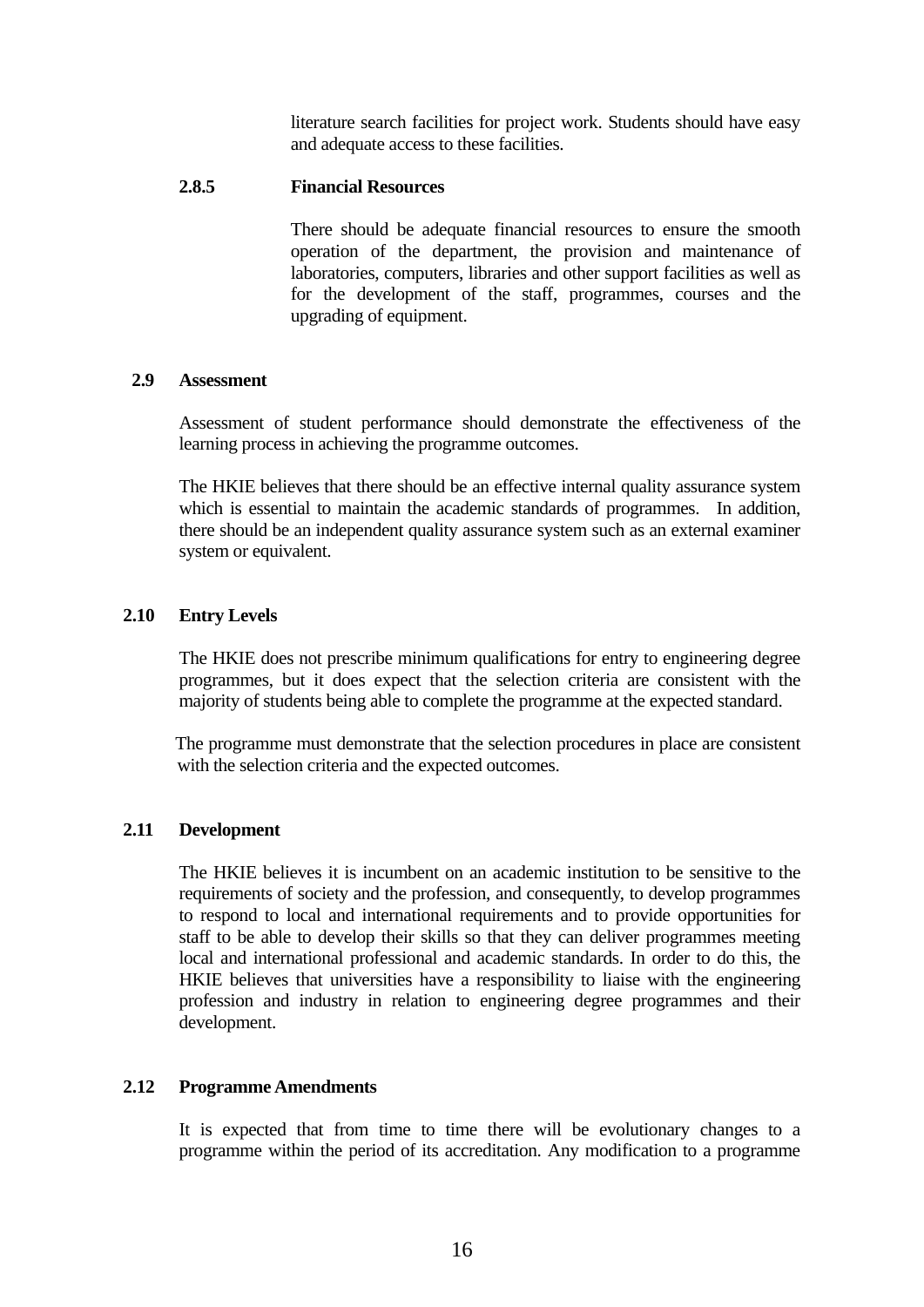should maintain the spirit of the programme as accredited and may include such changes as:

- a change in the title of the programme;
- a change in the length of the programme;
- the addition of options and/or streams;
- the deletion of some subjects;
- a significant change in the provision of resources for the programme.

 The university should inform the HKIE of the above and other major curriculum or operational changes. The Board may then consider any subsequent actions including initiation of a visit or request of a written report.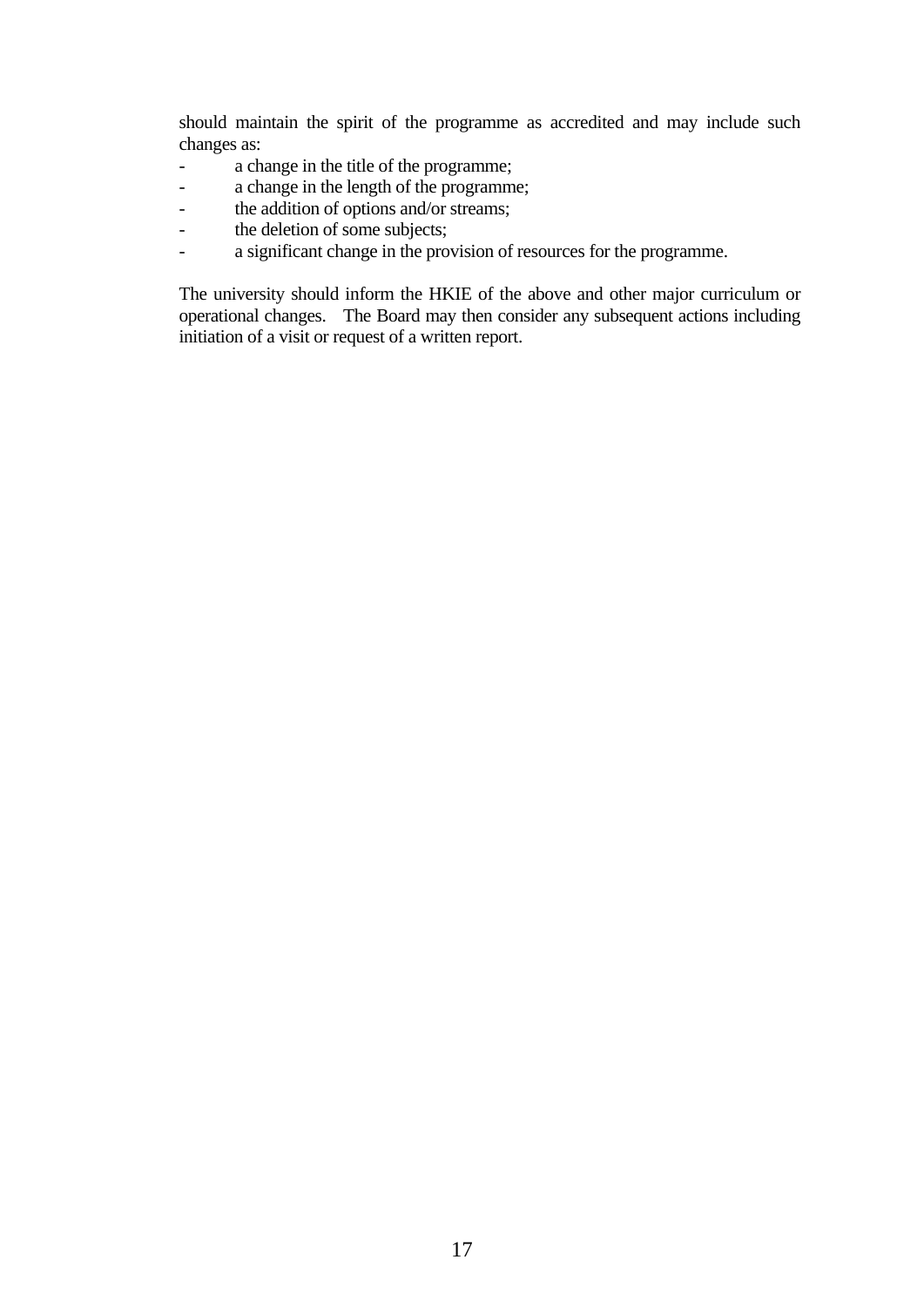## **3. ACCREDITATION SUBMISSIONS**

 When preparing a submission for professional accreditation, the university is advised to consider the criteria in section 2 carefully, and to consult the HKIE as appropriate.

## **3.1 Provisional or Full Accreditation**

 The information requested in the following sections relates to both provisional and full accreditation submission.

 For the provisional accreditation of developing programmes the process should normally commence at least six months before the first cohort of intake has reached the half way stage of the programme, at which time a university should provide the preliminary details (section 3.2).

 For the full accreditation of existing programmes, a university should submit the preliminary details no later than six months before the expiry of the current approval.

 For the full accreditation of developing programmes the exercises may commence at a date, mutually acceptable to the HKIE and the university, after the first cohort of graduates has emerged. The preliminary details should be submitted no later than six months before the visit.

 In both cases, the full information requested (section 3.3) should be submitted at least six weeks before the date of any visit. If as a result of considering the submission further information is required, the chairman of the HKIE's Accreditation Board, in consultation with the chairman of the visiting team and the university may arrange to delay the timing of any visit or, in exceptional circumstances the cancellation of the exercises.

## **3.2 Preliminary Details**

 A university seeking accreditation of a programme is required to submit the following preliminary details:

- 1. title of the Faculty or Department;
- 2. names, qualifications and date of appointments of Dean and Heads of Department;
- 3. title of the programme;
- 4. name of programme leader;
- 5. accreditation sought (provisional or full);
- 6. brief resume, 100 words maximum, about the programme submitted;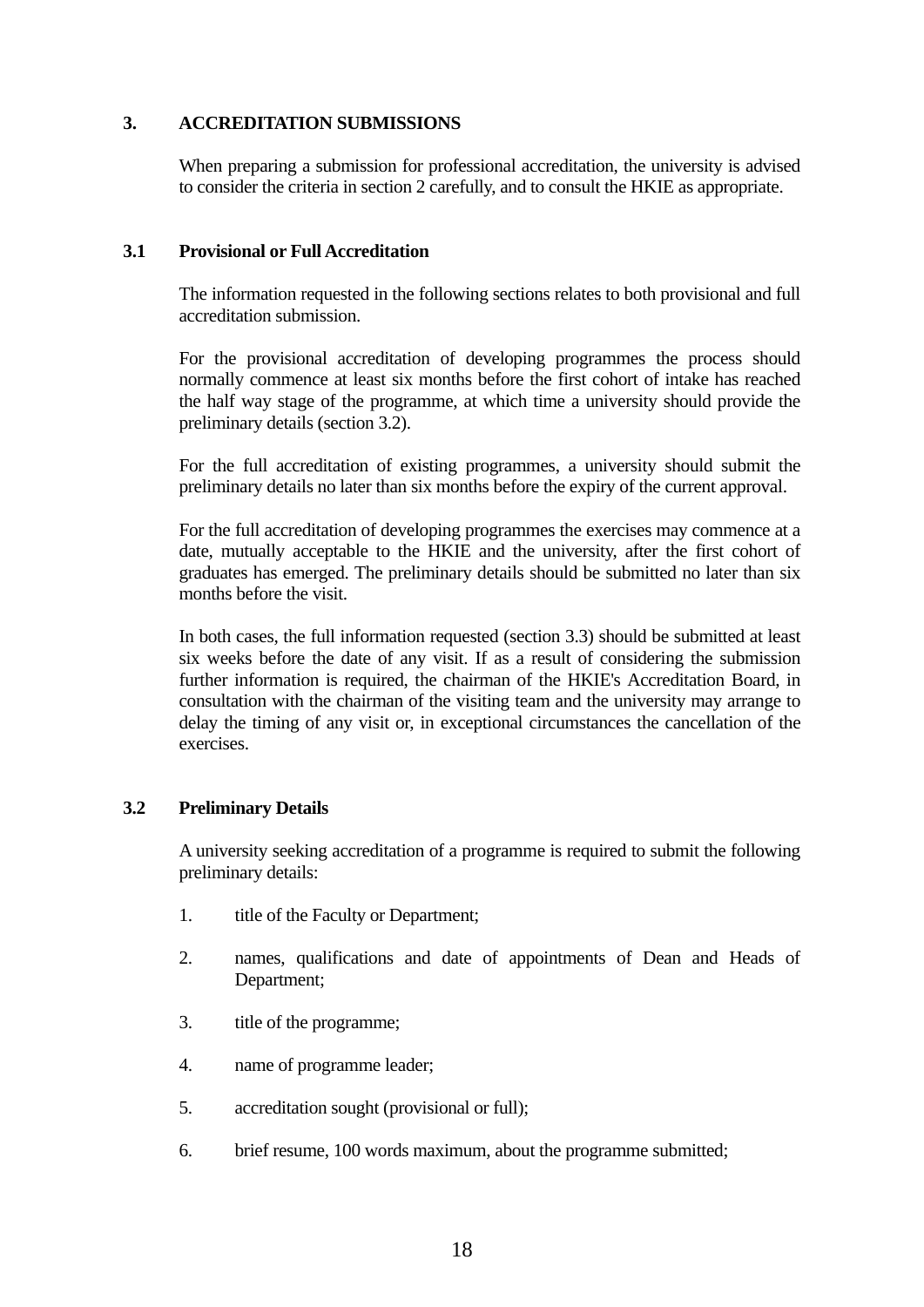7. provisional dates for the visit.

 Upon receiving the preliminary details, HKIE will contact the university seeking further information and/or providing further directions related to the full submission.

## **3.3 Full Information**

 Submission of full information for accreditation should be made by completing the questionnaire contained in the HKIE standard submission format. Softcopies of the questionnaire are available from HKIE upon request. Copies of the completed questionnaire are to be provided at least six weeks before the date of a visit. The questionnaire is set out as follows:

Part 1: General information related to the university/institution Part 2: General information related to the department Part 3: Information related to the engineering programme – general Part 4: Information related to the engineering programme – criteria specific

## **3.4 Information to be Available During the Visit**

 The following materials and representative samples of student work that reveal the spectrum of educational outcome are to be made available during the accreditation visit:

- 1. Evidence of process used to identify educational objectives.
- 2. Evidence of process used to identify programme outcomes.
- 3. Evidence regarding students' achievement of the intended learning outcomes at various stages of the programme. This may include student's work, e.g. examination papers; marked examination scripts; examples of final year projects, laboratory reports; external evaluation etc.
- 4. Evidence of process used to improve the educational system of the programme including changes that have been made and/or proposed.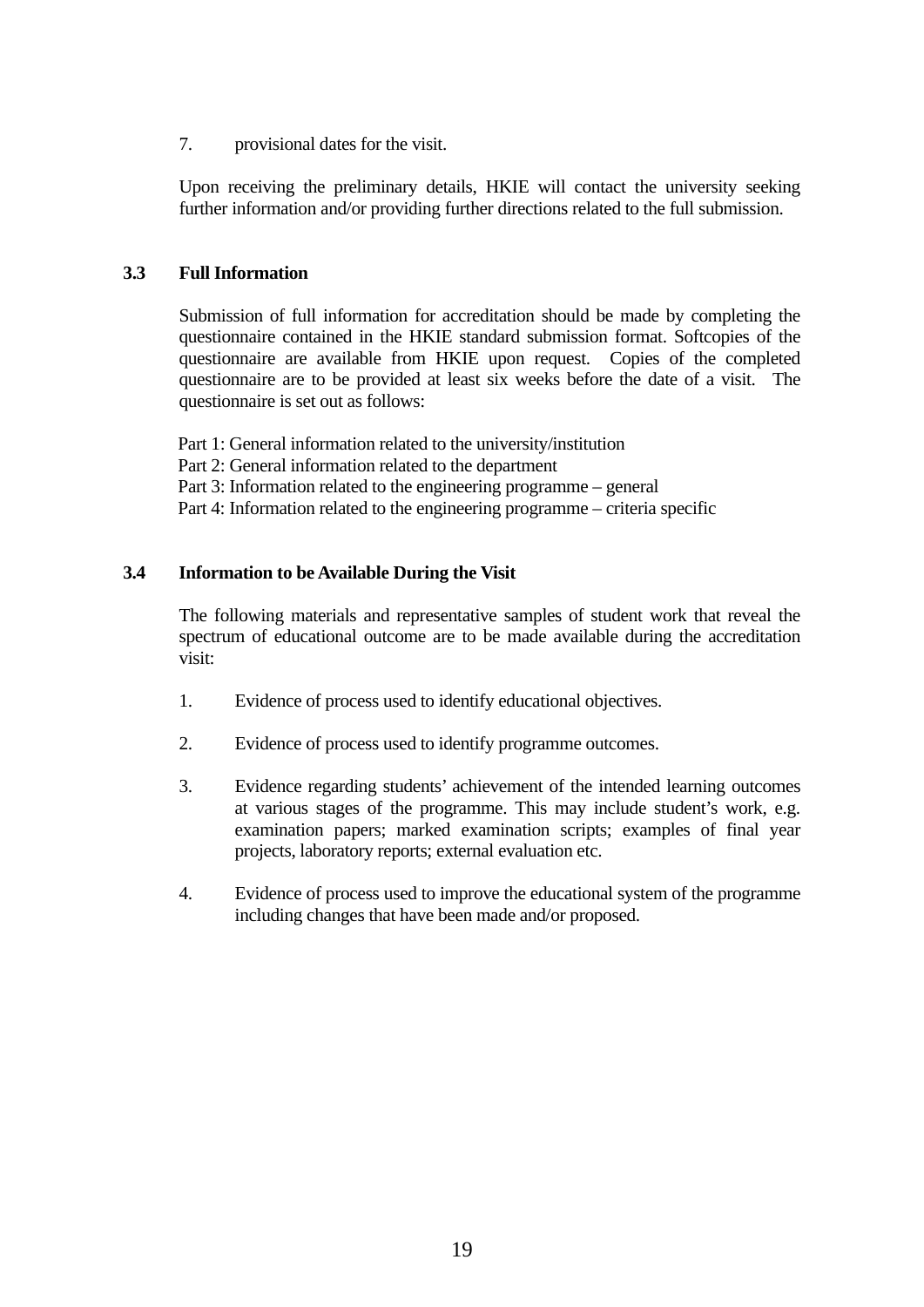## **APPENDIX**

#### **NOMENCLATURE**

#### **Academic Accreditation**

Evaluation or assessment to determine whether the academic standards of an institution of higher education are comparable with internationally recognised standards. It includes course validation, course revalidation, institutional review and institutional accreditation.

#### **Professional Accreditation**

The evaluation and comparison of the academic standards of a degree or sub-degree programme and consideration of the appropriateness of the education component of that degree or sub-degree programme for professional practice.

#### **The Accreditation Panel**

Those Members of the Institution who are appointed to carry out professional accreditation visits on behalf of the HKIE.

## **The Accreditation Exercise**

The full professional accreditation process.

## **The Accreditation Visit**

A visit to an academic institution as an integral part of the professional accreditation exercise.

#### **The Visiting Team**

Members of the Accreditation Panel selected to carry out a specific accreditation exercise.

#### **Programme**

Refers to the complete curriculum of a degree, comprising courses/modules/credit units, assignments, workshops, projects and so on.

#### **Course**

Refers to a specific taught part of a degree programme (course is sometimes used to describe a whole degree programme, where that programme has a fixed curriculum). Courses are sometimes referred to as subjects, modules or credit units.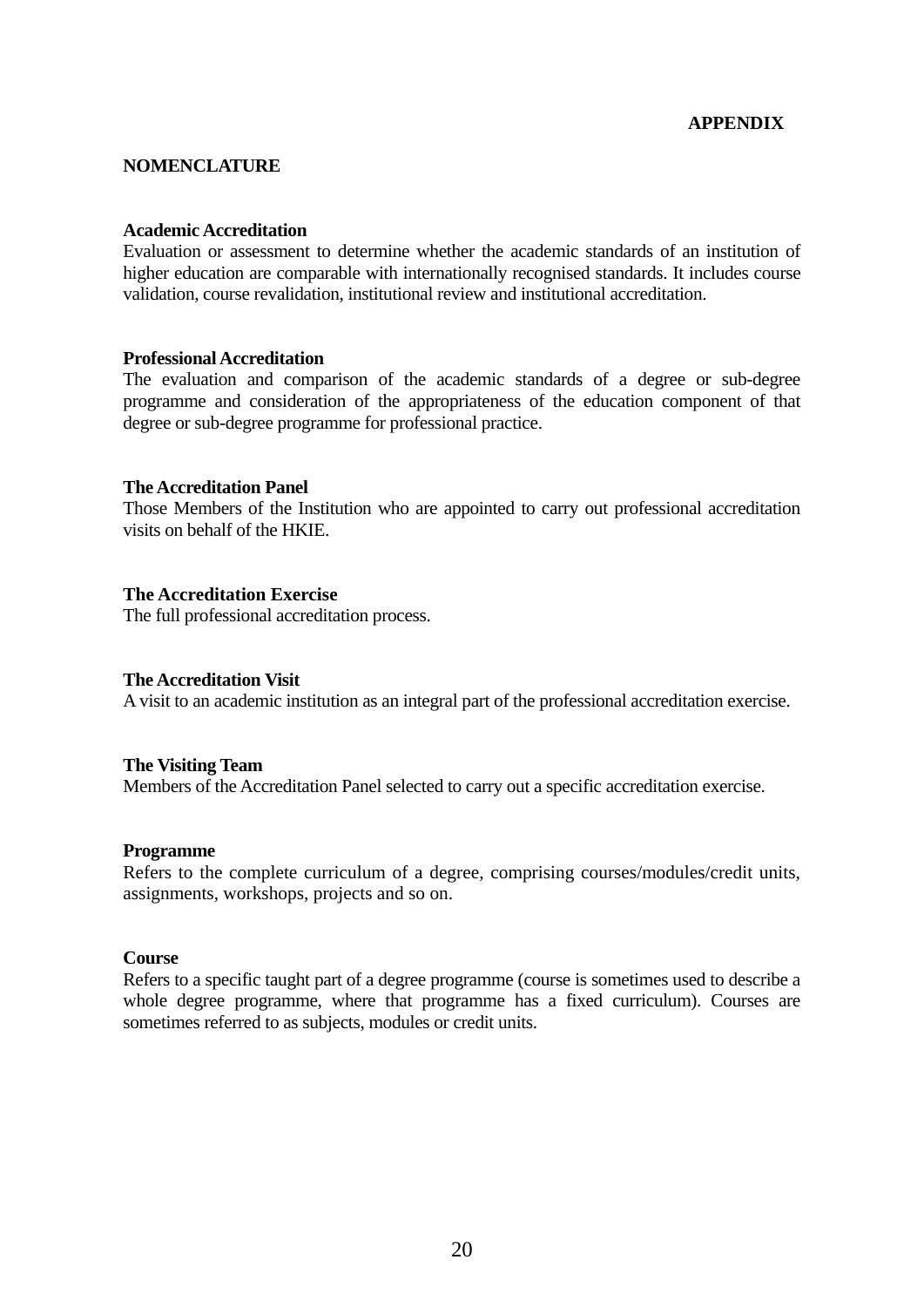# **International Engineering Alliance**

**Dublin Accord Mobility Forum** 

**Washington Accord Engineers Mobility Forum Sydney Accord Engineering Technologists** 

# **Graduate Attributes and Professional Competencies**

## **Version 2 - 18 June 2009**

#### **Executive Summary**

Several accrediting bodies for engineering qualifications have developed outcomesbased criteria for evaluating programmes. Similarly, a number of engineering regulatory bodies have developed or are in the process of developing competencybased standards for registration. Educational and professional accords for mutual recognition of qualifications and registration have developed statements of graduate attributes and professional competency profiles. This document presents the background to these developments, their purpose and the methodology and limitations of the statements. After defining general range statements that allow the competencies of the different categories to be distinguished, the paper presents the graduate attributes and professional competency profiles for three professional tracks: engineer, engineering technologist and engineering technician.

#### **1 Introduction**

-

Engineering is an activity that is essential to meeting the needs of people, economic development and the provision of services to society. Engineering involves the purposeful application of mathematical and natural sciences and a body of engineering knowledge, technology and techniques. Engineering seeks to produce solutions whose effects are predicted to the greatest degree possible in often uncertain contexts. While bringing benefits, engineering activity has potential adverse consequences. Engineering therefore must be carried out responsibly and ethically, use available resources efficiently, be economic, safeguard health and safety, be environmentally sound and sustainable and generally manage risks throughout the entire lifecycle of a system.

Typical engineering activity requires several roles including those of the engineer, engineering technologist and engineering technician, recognized as professional registration categories in many jurisdictions<sup>1</sup>. These roles are defined by their distinctive competencies and their level of responsibility to the public. There is a degree of overlap between roles. The distinctive competencies, together with their educational underpinnings, are defined in sections 4 to 6 of this document.

The development of an engineering professional in any of the categories is an ongoing process with important identified stages. The first stage is the attainment of an *accredited educational qualification*, the graduate stage. The fundamental purpose of *engineering education* is to build a knowledge base and attributes to enable the graduate to continue learning and to proceed to formative development that will develop the competencies required for independent practice. The second stage, following after a period of formative development, is *professional registration*. The fundamental

<sup>1</sup> The terminology used in this document uses the term *engineering* as an activity in a broad sense and *engineer*  as shorthand for the various types of professional and chartered engineer. It is recognized that *engineers*, *engineering technologists* and *engineering technicians* may have specific titles or designations and differing legal empowerment or restrictions within individual jurisdictions.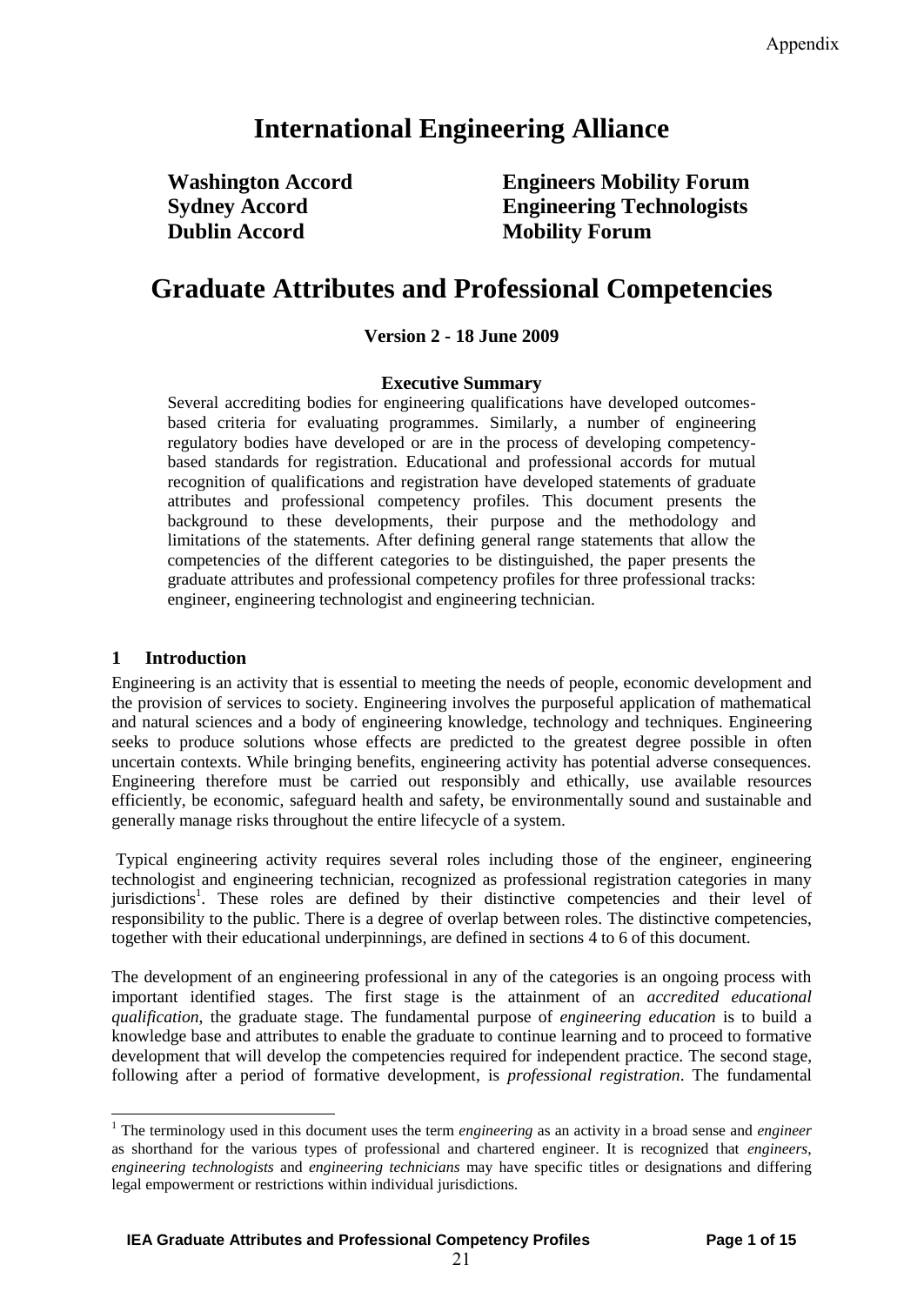purpose of formative development is to build on the educational base to develop the competencies required for independent practice in which the graduate works with engineering practitioners and progresses from an assisting role to taking more individual and team responsibility until competence can be demonstrated at the level required for registration. Once registered, the practitioner must maintain and expand competence.

For engineers and engineering technologists, a third milestone is to qualify for the *international register* held by the various jurisdictions. In addition, engineers, technologists and technicians are expected to maintain and enhance competency throughout their working lives.

Several international accords provide for recognition of graduates of accredited programmes of each signatory by the remaining signatories. The Washington Accord (WA) provides for mutual recognition of programmes accredited for the engineer track. The Sydney Accord (SA) establishes mutual recognition of accredited qualifications for engineering technologist. The Dublin Accord (DA) provides for mutual recognition of accredited qualifications for engineering technicians. These accords are based on the principle of substantial equivalence rather than exact correspondence of content and outcomes. This document records the signatories' consensus on the attributes of graduates for each accord.

Similarly, the Engineers Mobility Forum (EMF) and the Engineering Technologists Mobility Forum (ETMF) provide mechanisms to support the recognition of a professional registered in one signatory jurisdiction obtaining recognition in another. The signatories have formulated consensus competency profiles for the registration and these are recorded in this document. While no mobility forum currently exists for technicians, competency statements were also formulated for completeness and to facilitate any future development.

Section 2 give the background to the graduate attributes presented in section 5. Section 3 provides background to the professional competency profiles presented in section 6. General range statements are presented in section 4. The graduate attributes are presented in section 5 while the professional competency profiles are defined in section 6. Appendix A defines terms used in this document. Appendix B sketches the origin and development history of the graduate attributes and professional competency profiles.

## **2 Graduate Attributes**

## **2.1 Purpose of Graduate Attributes**

*Graduate attributes* form a set of individually assessable outcomes that are the components indicative of the graduate's potential to acquire competence to practise at the appropriate level. The graduate attributes are exemplars of the attributes expected of graduate from an accredited programme. Graduate attributes are clear, succinct statements of the expected capability, qualified if necessary by a range indication appropriate to the type of programme.

The graduate attributes are intended to assist Signatories and Provisional Members to develop outcomes-based accreditation criteria for use by their respective jurisdictions. Also, the graduate attributes guide bodies developing their accreditation systems with a view to seeking signatory status.

Graduate attributes are defined for educational qualifications in the engineer, engineering technologist and engineering technician tracks. The graduate attributes serve to identify the distinctive characteristics as well as areas of commonality between the expected outcomes of the different types of programmes.

## **2.2 Limitation of Graduate Attributes**

Each signatory defines the standards for the relevant track (engineer, engineering technologist or engineering technician) against which engineering educational programmes are accredited. Each

22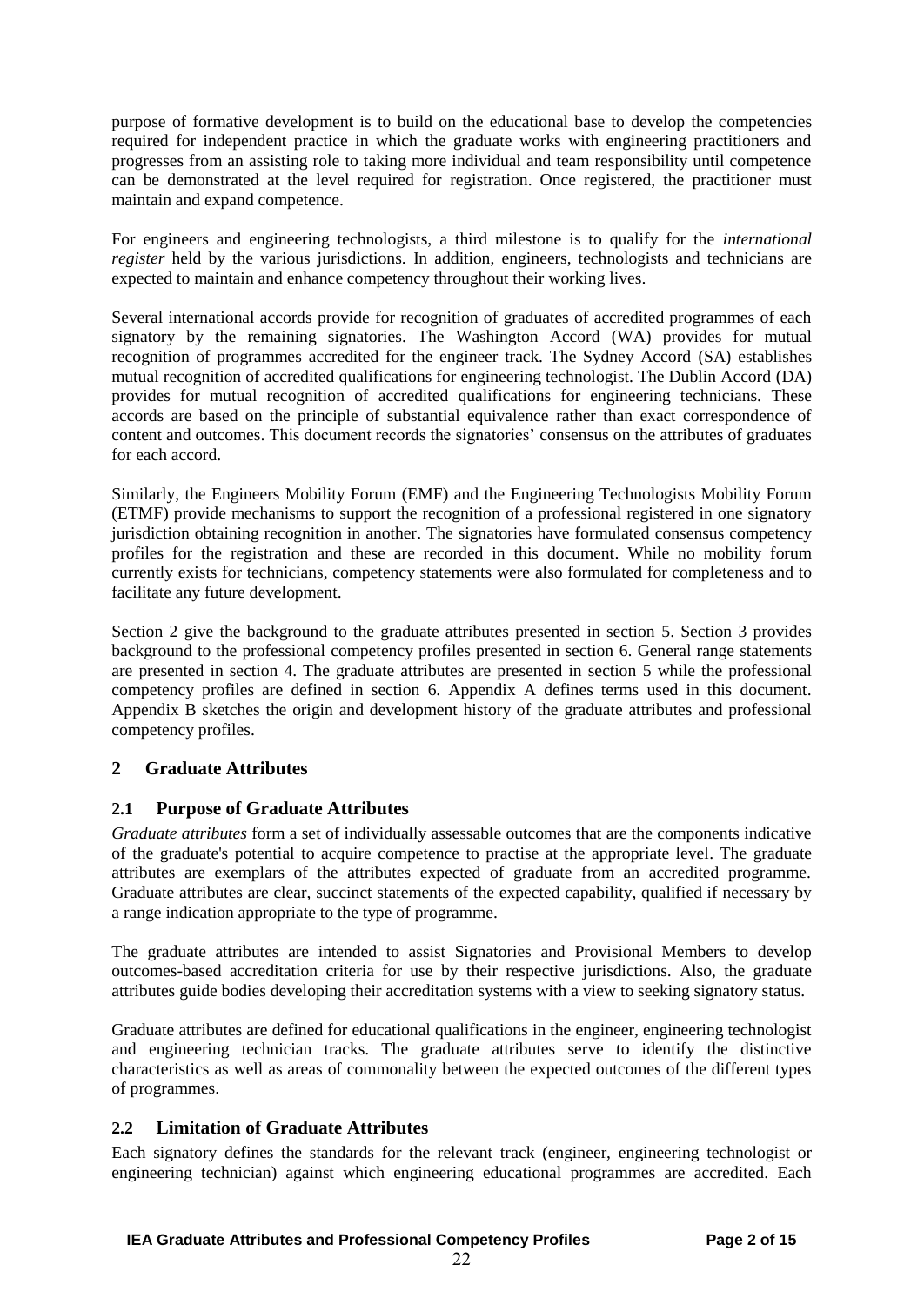educational level accord is based on the principle of *substantial equivalence*, that is, programmes are not expected to have identical outcomes and content but rather produce graduates who could enter employment and be fit to undertake a programme of training and experiential learning leading to professional competence and registration. The graduate attributes provide a point of reference for bodies to describe the outcomes of substantially equivalent qualification. The graduate attributes do not, in themselves, constitute an "international standard" for accredited qualifications but provide a widely accepted common reference for bodies to describe the outcomes of substantially equivalent qualifications.

The term graduate does not imply a particular type of qualification but rather the exit level of the qualification, be it a degree or diploma.

## **2.3 Scope and Organisation of Graduate Attributes**

The graduate attributes are organized using twelve headings shown in section 5.2. Each heading identifies the differentiating characteristic that allows the distinctive roles of engineers, technologists and technicians to be distinguished by range information.

For each attribute, statements are formulated for engineer, engineering technologist and engineering technician using a common stem, with ranging information appropriate to each educational track. For example, for the **Knowledge of Engineering Sciences** attribute:

**Common Stem:** Apply knowledge of mathematics, science, engineering fundamentals and an engineering specialization …

**Engineer Range:** … to the solution of complex engineering problems.

**Engineering Technologist Range:** … to defined and applied engineering procedures, processes, systems or methodologies.

**Engineering Technician Range:** … to wide practical procedures and practices.

| for Washington Accord             | for Sydney Accord                  | for Dublin Accord                 |
|-----------------------------------|------------------------------------|-----------------------------------|
| <b>Graduate</b>                   | <b>Graduate</b>                    | <b>Graduate</b>                   |
| Apply knowledge of                | Apply knowledge of mathematics,    | Apply knowledge of mathematics,   |
| mathematics, science,             | science, engineering fundamentals  | science, engineering fundamentals |
| engineering fundamentals and an   | and an engineering specialization  | and an engineering specialization |
| engineering specialization to the | to defined and applied engineering | to wide practical procedures and  |
| solution of complex engineering   | procedures, processes, systems or  | practices.                        |
| problems.                         | methodologies.                     |                                   |

The resulting statements are shown below for this example:

The range qualifier in several attribute statements uses the notions of *complex engineering problems*, *broadly-defined engineering problems* and *well-defined engineering problems*. These shorthand level descriptors are defined in section 4.

The attributes are chosen to be universally applicable and reflect acceptable minimum standards and be capable of objective measurement. While all attributes are important, individual attributes are not necessarily of equal weight. Attributes are selected that are expected to be valid for extended periods and changed infrequently only after considerable debate. Attributes may depend on information external to this document, for example generally accepted principles of ethical conduct.

The full set of graduate attribute definitions are given in section 5.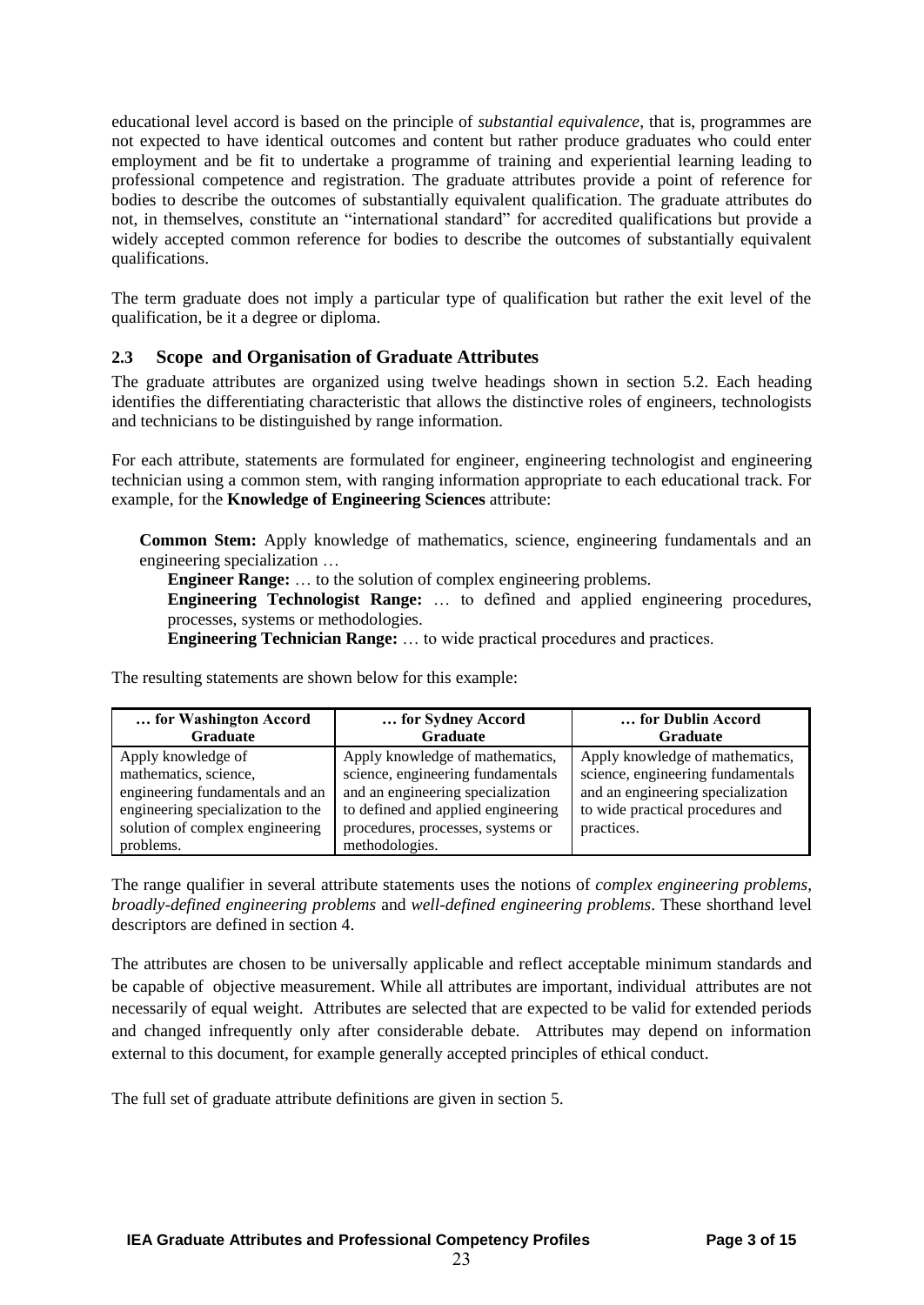## **2.4 Contextual Interpretation**

The graduate attributes are stated generically and are applicable to all engineering disciplines. In interpreting the statements within a disciplinary context, individual statements may be amplified and given particular emphasis but must not be altered in substance or individual elements ignored.

## **2.5 Best Practice in Application of Graduate Attributes**

The attributes of Accord programmes are defined as a *knowledge profile*, an indicated volume of learning and the attributes against which graduates must be able to perform. The requirements are stated without reference to the design of programmes that would achieve the requirements. Providers therefore have freedom to design programmes with different detailed structure, learning pathways and modes of delivery. Evaluation of individual programmes is the concern of national accreditation systems.

## **3 Professional Competency Profiles**

## **3.1 Purpose of Professional Competency Profiles**

A professionally or occupationally *competent person* has the attributes necessary to perform the activities within the profession or occupation to the standards expected in independent employment or practice. The *professional competency profiles* for each professional category record the elements of competency necessary for competent performance that the professional is expected to be able to demonstrate in a holistic way at the stage of attaining registration.

Professional competence can be described using a set of attributes corresponding largely to the graduate attributes, but with different emphases. For example, at the professional level, the ability to take responsibility in a real-life situation is essential. Unlike the graduate attributes, professional competence is more than a set of attributes that can be demonstrated individually. Rather, competence must be assessed holistically.

## **3.2 Scope and Organisation of Professional Competency Profiles**

The professional competency profiles are written for each of the three categories: engineer, engineering technologist and engineering technician at the point of registration<sup>2</sup>. Each profile consists of thirteen elements. Individual elements are formulated around a differentiating characteristic using a stem and modifier, similarly to the method used for the graduate attributes described in section 2.3.

The stems are common to all three categories and the range modifiers allow distinctions and commonalities between categories to be identified. Like their counterparts in the graduate attributes, the range statements use the notions of complex engineering problems, broadly-defined engineering problems and well-defined engineering problems defined in section 4.1. At the professional level, a classification of engineering activities is used to define ranges and to distinguish between categories. Engineering activities are classified as *complex*, *broadly-defined* or *well-defined*. These shorthand level descriptors are defined in section 4.2.

## **3.3 Limitations of Professional Competency Profile**

-

As in the case of the graduate attributes, the professional competency profiles are not prescriptive in detail but rather reflect the essential elements that would be present in competency standards.

The professional competency profiles do not specify performance indicators or how the above items should be interpreted in assessing evidence of competence from different areas of practice or for different types of work. Section 3.4 examines contextual interpretation.

<sup>&</sup>lt;sup>2</sup> Requirements for the EMF and ETMF International Registers call for enhanced competency and responsibility.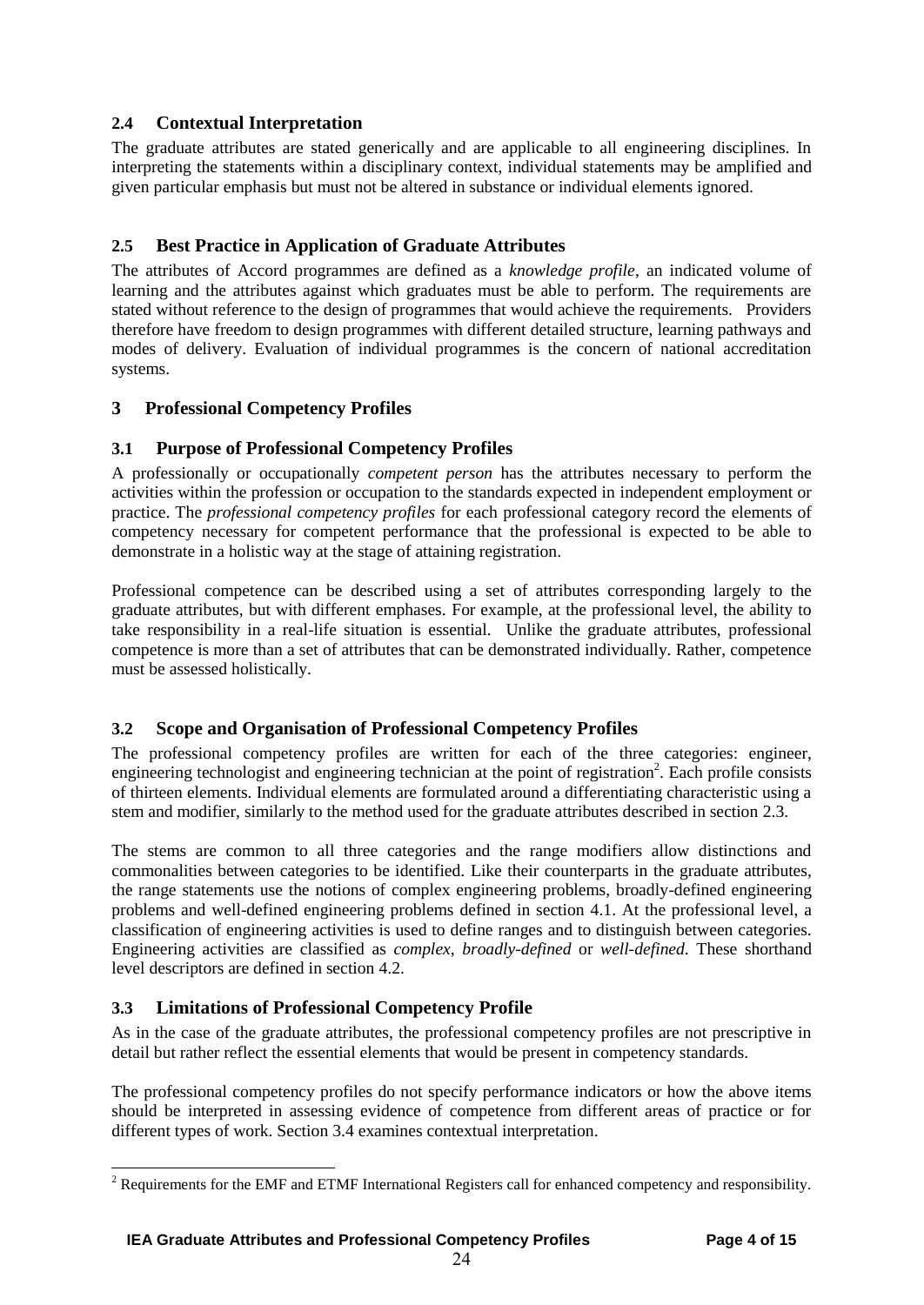Each jurisdiction may define *performance indicators***,** that is actions on the part of the candidate that demonstrate competence. For example, a design competency may be evidenced by the following performances:

*1: Identify and analyse design/ planning requirement and draw up detailed requirements specification* 

- *2: Synthesise a range of potential solutions to problem or approaches to project execution*
- *3: Evaluate the potential approaches against requirements and impacts outside requirements*
- *4: Fully develop design of selected option*
- *5: Produce design documentation for implementation*

#### **3.4 Contextual Interpretation**

Demonstration of competence may take place in different areas of practice and different types of work. Competence statements are therefore discipline-independent. Competence statements accommodate different types of work, for example design, research and development and engineering management by using the broad phases in the cycle of engineering activity: problem analysis, synthesis, implementation, operation and evaluation, together the management attributes needed. The competence statements include the personal attributes needed for competent performance irrespective of specific local requirements: communication, ethical practice, judgement, taking responsibility and the protection of society.

The professional competency profiles are stated generically and are applicable to all engineering disciplines. The application of a competency profile may require amplification in different regulatory, disciplinary, occupational or environmental contexts. In interpreting the statements within a particular context, individual statements may be amplified and given particular emphasis but must not be altered in substance or ignored.

#### **3.5 Mobility between Professional Categories**

The graduate attributes and professional competency for each of three categories of engineering practitioner define the benchmark route or vertical progression in each category. This document does not address the movement of individuals between categories, a process that usually required additional education, training and experience. The graduate attributes and professional competencies, through their definitions of level of demand, knowledge profile and outcomes to be achieved, allow a person planning such a change to gauge the further learning and experience that will be required. The education and registration requirements of the jurisdiction should be examined for specific requirements.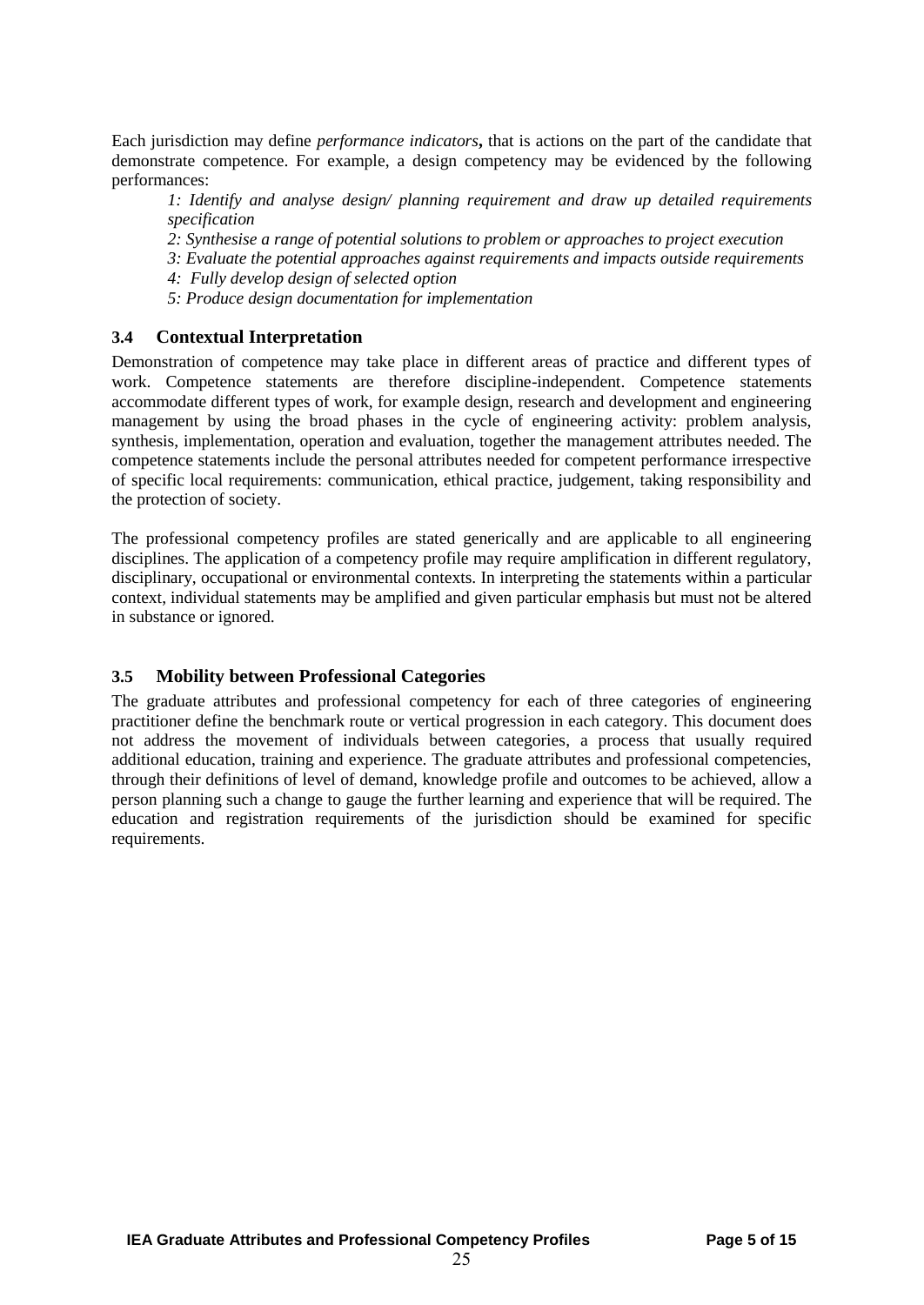# **4 Common Range and Contextual Definitions**

# **4.1 Range of Problem Solving**

|                | <b>Attribute</b>                                                              | <b>Complex Problems</b>                                                                                                                                                                                                                        | <b>Broadly-defined Problems</b>                                                                                                                                                                                                                                                                                | <b>Well-defined Problems</b>                                                                                  |
|----------------|-------------------------------------------------------------------------------|------------------------------------------------------------------------------------------------------------------------------------------------------------------------------------------------------------------------------------------------|----------------------------------------------------------------------------------------------------------------------------------------------------------------------------------------------------------------------------------------------------------------------------------------------------------------|---------------------------------------------------------------------------------------------------------------|
|                | Preamble                                                                      | Engineering problems which cannot be<br>resolved without in-depth engineering<br>knowledge, much of which is at, or<br>informed by, the forefront of the<br>professional discipline, and have some or<br>all of the following characteristics: | Engineering problems which cannot be pursued<br>without a coherent and detailed knowledge of<br>defined aspects of a professional discipline with a<br>strong emphasis on the application of developed<br>technology, and have the following characteristics                                                   | Engineering problems having some or all of the<br>following characteristics:                                  |
|                | Range of conflicting<br>requirements                                          | Involve wide-ranging or conflicting<br>technical, engineering and other issues                                                                                                                                                                 | Involve a variety of factors which may impose<br>conflicting constraints                                                                                                                                                                                                                                       | Involve several issues, but with few of these<br>exerting conflicting constraints                             |
| 3 <sup>1</sup> | Depth of analysis required                                                    | Have no obvious solution and require<br>abstract thinking, originality in analysis to<br>formulate suitable models                                                                                                                             | Can be solved by application of well-proven<br>analysis techniques                                                                                                                                                                                                                                             | Can be solved in standardised ways                                                                            |
|                | Depth of knowledge<br>required                                                | Requires research-based knowledge<br>much of which is at, or informed by, the<br>forefront of the professional discipline and<br>which allows a fundamentals-based, first<br>principles analytical approach                                    | Requires a detailed knowledge of principles and<br>applied procedures and methodologies in defined<br>aspects of a professional discipline with a strong<br>emphasis on the application of developed<br>technology and the attainment of know-how, often<br>within a multidisciplinary engineering environment | Can be resolved using limited theoretical<br>knowledge but normally requires extensive<br>practical knowledge |
| 5              | Familiarity of issues                                                         | Involve infrequently encountered issues                                                                                                                                                                                                        | Belong to families of familiar problems which are<br>solved in well-accepted ways                                                                                                                                                                                                                              | Are frequently encountered and thus familiar to<br>most practitioners in the practice area                    |
| 6              | Extent of applicable codes                                                    | Are outside problems encompassed by<br>standards and codes of practice for<br>professional engineering                                                                                                                                         | May be partially outside those encompassed by<br>standards or codes of practice                                                                                                                                                                                                                                | Are encompassed by standards and/or<br>documented codes of practice                                           |
|                | Extent of stakeholder<br>involvement and level of<br>conflicting requirements | Involve diverse groups of stakeholders with<br>widely varying needs                                                                                                                                                                            | Involve several groups of stakeholders with<br>differing and occasionally conflicting needs                                                                                                                                                                                                                    | Involve a limited range of stakeholders with<br>differing needs                                               |
| 8              | Consequences                                                                  | Have significant consequences in a range<br>of contexts                                                                                                                                                                                        | Have consequences which are important locally,<br>but may extend more widely                                                                                                                                                                                                                                   | Have consequences which are locally important<br>and not far-reaching                                         |
| 9              | Interdependence                                                               | Are high level problems including many<br>component parts or sub-problems                                                                                                                                                                      | Are parts of, or systems within complex<br>engineering problems                                                                                                                                                                                                                                                | Are discrete components of engineering systems                                                                |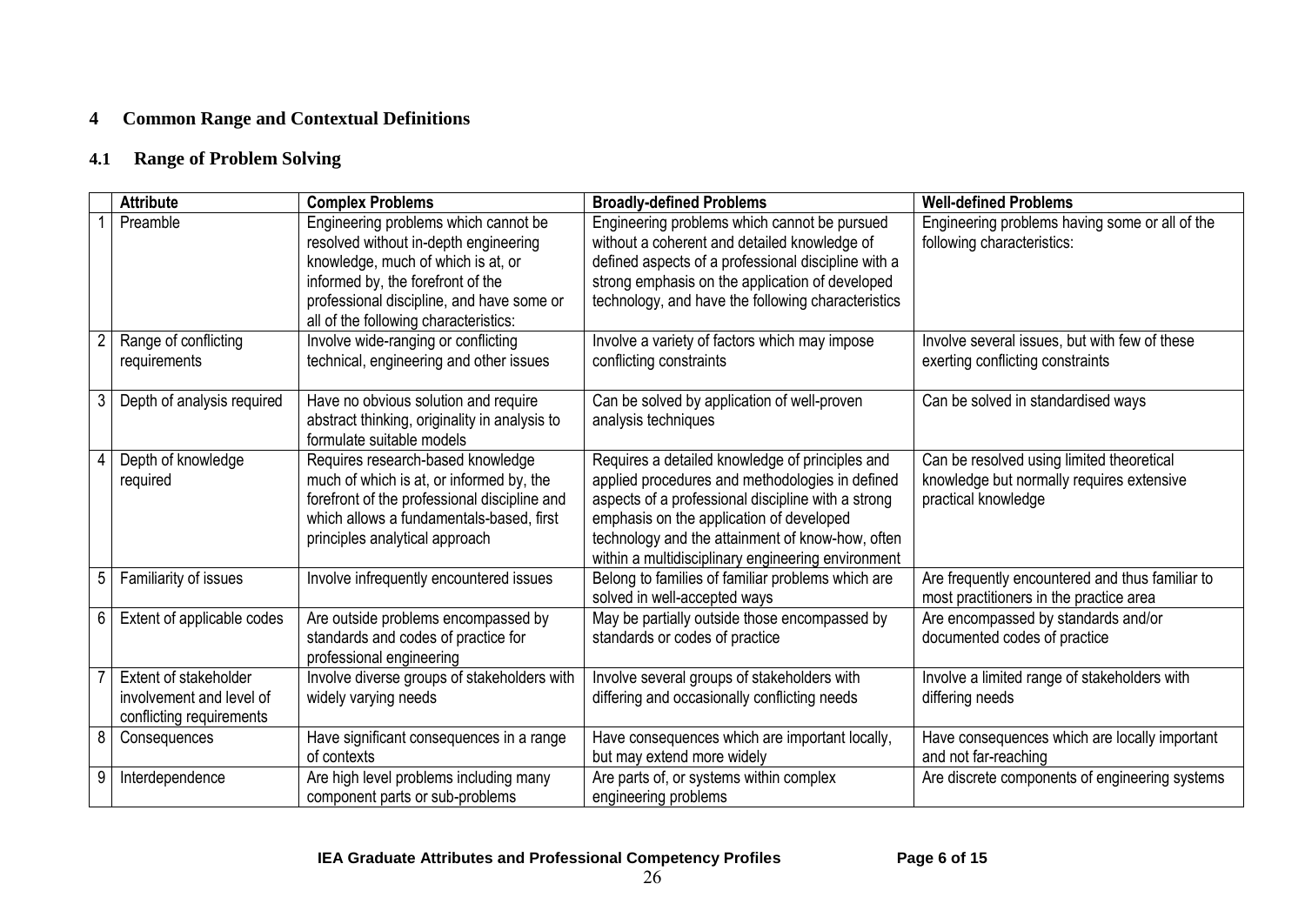## **4.2 Range of Engineering Activities**

|    | <b>Attribute</b>                               | <b>Complex Activities</b>                                                                                                                                  | <b>Broadly-defined Activities</b>                                                                                                                    | <b>Well-defined Activities</b>                                                                                                                            |
|----|------------------------------------------------|------------------------------------------------------------------------------------------------------------------------------------------------------------|------------------------------------------------------------------------------------------------------------------------------------------------------|-----------------------------------------------------------------------------------------------------------------------------------------------------------|
|    | Preamble                                       | <b>Complex activities means (engineering)</b><br>activities or projects that have some or all<br>of the following characteristics:                         | <b>Broadly defined activities means (engineering)</b><br>activities or projects that have some or all of the<br>following characteristics:           | Well-defined activities means (engineering)<br>activities or projects that have some or all of the<br>following characteristics:                          |
|    | Range of resources                             | Involve the use of diverse resources (and<br>for this purpose resources includes people,<br>money, equipment, materials, information<br>and technologies)  | Involve a variety of resources (and for this<br>purposes resources includes people, money,<br>equipment, materials, information and<br>technologies) | Involve a limited range of resources (and for this<br>purpose resources includes people, money,<br>equipment, materials, information and<br>technologies) |
|    | Level of interactions                          | Require resolution of significant problems<br>arising from interactions between wide-<br>ranging or conflicting technical,<br>engineering or other issues, | Require resolution of occasional interactions<br>between technical, engineering and other issues,<br>of which few are conflicting                    | Require resolution of interactions between limited<br>technical and engineering issues with little or no<br>impact of wider issues                        |
|    | Innovation                                     | Involve creative use of engineering<br>principles and research-based knowledge<br>in novel ways.                                                           | Involve the use of new materials, techniques or<br>processes in non-standard ways                                                                    | Involve the use of existing materials techniques,<br>or processes in modified or new ways                                                                 |
| 5. | Consequences to society<br>and the environment | Have significant consequences in a range<br>of contexts, characterized by difficulty of<br>prediction and mitigation                                       | Have reasonably predictable consequences that<br>are most important locally, but may extend more<br>widely                                           | Have consequences that are locally important and<br>not far-reaching                                                                                      |
| 6. | Familiarity                                    | Can extend beyond previous experiences<br>by applying principles-based approaches                                                                          | Require a knowledge of normal operating<br>procedures and processes                                                                                  | Require a knowledge of practical procedures and<br>practices for widely-applied operations and<br>processes                                               |

# **5 Accord programme profiles**

The following tables provides profiles of graduates of three types of tertiary education engineering programmes. See section 4 for definitions of complex engineering problems, broadly-defined engineering problems and well-defined engineering problems.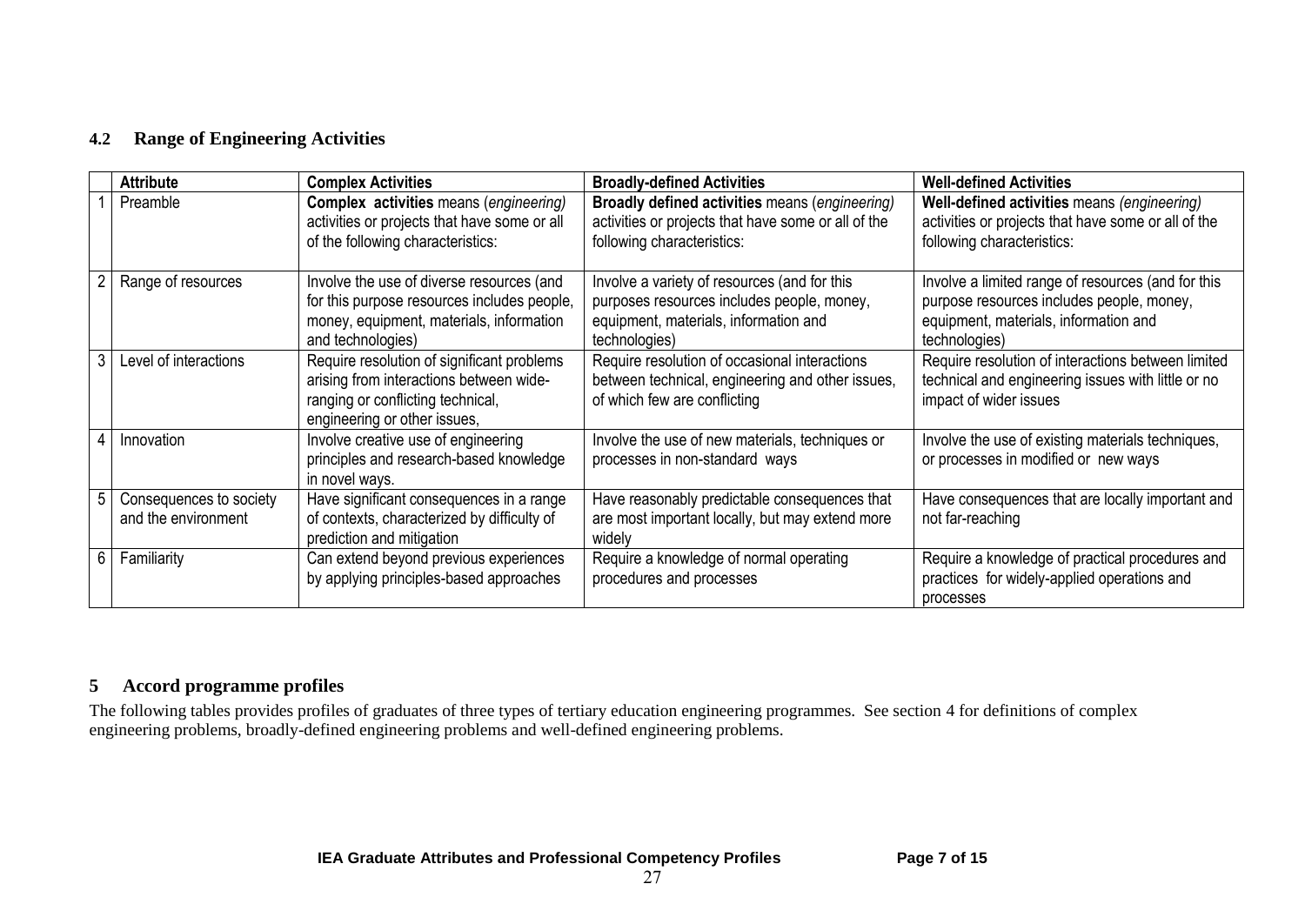# **5.1 Knowledge profile**

| A Washington Accord programme provides:                                                                                                                                                                                                                                                                            | A Sydney Accord programme provides:                                                                                                                                                                         | A Dublin Accord programme provides:                                                                                                                                                           |  |
|--------------------------------------------------------------------------------------------------------------------------------------------------------------------------------------------------------------------------------------------------------------------------------------------------------------------|-------------------------------------------------------------------------------------------------------------------------------------------------------------------------------------------------------------|-----------------------------------------------------------------------------------------------------------------------------------------------------------------------------------------------|--|
| • A systematic, theory-based understanding of the<br>natural sciences applicable to the discipline (e.g.<br>calculus-based physics)                                                                                                                                                                                | A systematic, theory-based understanding of the<br>$\bullet$<br>natural sciences applicable to the sub-discipline                                                                                           | • A descriptive, formula-based understanding of the<br>natural sciences applicable in a sub-discipline                                                                                        |  |
| Conceptually-based mathematics, numerical analysis,<br>statistics and formal aspects of computer and<br>information science to support analysis and modelling<br>applicable to the discipline                                                                                                                      | Conceptually-based mathematics, numerical<br>$\bullet$<br>analysis, statistics and aspects of computer and<br>information science to support analysis and use of<br>models applicable to the sub-discipline | Procedural mathematics, numerical analysis,<br>statistics applicable in a sub-discipline                                                                                                      |  |
| • A systematic, theory-based formulation of engineering<br>fundamentals required in the engineering discipline                                                                                                                                                                                                     | A systematic, theory-based formulation of<br>$\bullet$<br>engineering fundamentals required in an accepted<br>sub-discipline                                                                                | • A coherent procedural formulation of engineering<br>fundamentals required in an accepted sub-discipline                                                                                     |  |
| engineering specialist knowledge that provides<br>$\bullet$<br>theoretical frameworks and bodies of knowledge for<br>the accepted practice areas in the engineering<br>discipline; much is at the forefront of the discipline.                                                                                     | engineering specialist knowledge that provides<br>$\bullet$<br>theoretical frameworks and bodies of knowledge for<br>an accepted sub-discipline                                                             | engineering specialist knowledge that provides the<br>$\bullet$<br>body of knowledge for an accepted sub-discipline                                                                           |  |
| knowledge that supports engineering design in a<br>$\bullet$<br>practice area                                                                                                                                                                                                                                      | knowledge that supports engineering design using<br>the technologies of a practice area                                                                                                                     | knowledge that supports engineering design based<br>on the techniques and procedures of a practice area                                                                                       |  |
| knowledge of engineering practice (technology) in<br>$\bullet$<br>the practice areas in the engineering discipline                                                                                                                                                                                                 | knowledge of engineering technologies applicable<br>in the sub-discipline                                                                                                                                   | codified practical engineering knowledge in<br>recognised practice area.                                                                                                                      |  |
| comprehension of the role of engineering in society<br>and identified issues in engineering practice in the<br>discipline: ethics and the professional responsibility of<br>an engineer to public safety; the impacts of<br>engineering activity: economic, social, cultural,<br>environmental and sustainability; | comprehension of the role of technology in society<br>and identified issues in applying engineering<br>technology: ethics and impacts: economic, social,<br>environmental and sustainability                | knowledge of issues and approaches in engineering<br>technician practice: ethics, financial, cultural,<br>environmental and sustainability impacts                                            |  |
| • Engagement with selected knowledge in the research<br>literature of the discipline                                                                                                                                                                                                                               | engagement with the technological literature of the<br>$\bullet$<br>discipline                                                                                                                              |                                                                                                                                                                                               |  |
| A programme that builds this type of knowledge and<br>develops the attributes listed below is typically achieved in<br>4 to 5 years of study, depending on the level of students at<br>entry.                                                                                                                      | A programme that builds this type of knowledge and<br>develops the attributes listed below is typically achieved<br>in 3 to 4 years of study, depending on the level of<br>students at entry.               | A programme that builds this type of knowledge and<br>develops the attributes listed below is typically achieved<br>in 2 to 3 years of study, depending on the level of<br>students at entry. |  |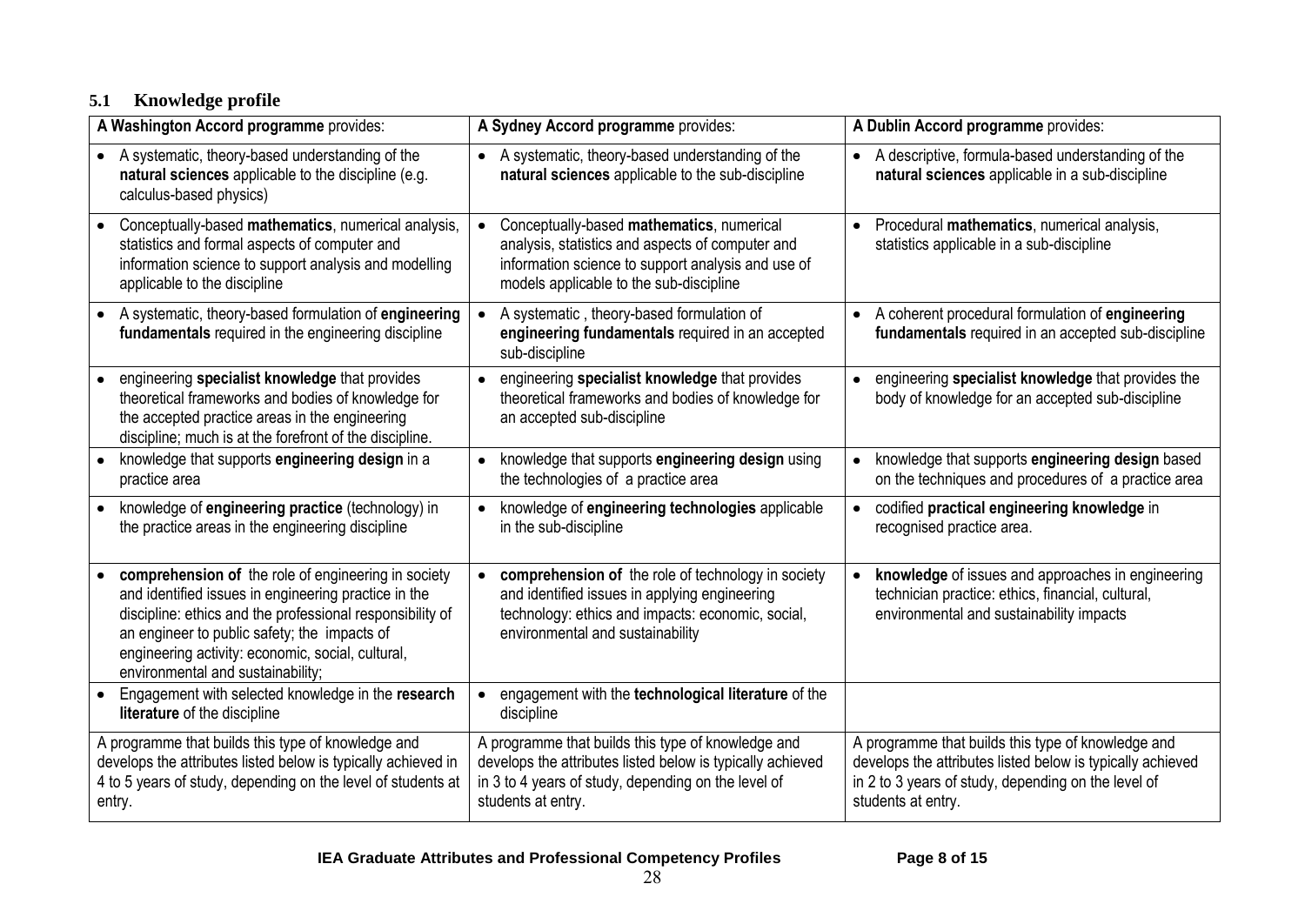# **5.2 Graduate Attribute profiles**

|    |                                        | <b>Differentiating</b><br><b>Characteristic</b>                                                                                                                                       | for Washington Accord Graduate                                                                                                                                                                                                                               | for Sydney Accord Graduate                                                                                                                                                                                                                                                                             | for Dublin Accord Graduate                                                                                                                                                                                                                                                          |
|----|----------------------------------------|---------------------------------------------------------------------------------------------------------------------------------------------------------------------------------------|--------------------------------------------------------------------------------------------------------------------------------------------------------------------------------------------------------------------------------------------------------------|--------------------------------------------------------------------------------------------------------------------------------------------------------------------------------------------------------------------------------------------------------------------------------------------------------|-------------------------------------------------------------------------------------------------------------------------------------------------------------------------------------------------------------------------------------------------------------------------------------|
| 1. | Engineering<br>Knowledge               | Breadth and depth of<br>education and type of<br>knowledge, both<br>theoretical and<br>practical                                                                                      | Apply knowledge of mathematics, science,<br>engineering fundamentals and an<br>engineering specialization to the solution<br>of complex engineering problems                                                                                                 | Apply knowledge of mathematics, science,<br>engineering fundamentals and an<br>engineering specialization to defined and<br>applied engineering procedures,<br>processes, systems or methodologies.                                                                                                    | Apply knowledge of mathematics,<br>science, engineering fundamentals<br>and an engineering specialization to<br>wide practical procedures and<br>practices.                                                                                                                         |
| 2. | Problem<br><b>Analysis</b>             | Complexity of analysis                                                                                                                                                                | Identify, formulate, research literature and<br>analyse complex engineering problems<br>reaching substantiated conclusions using<br>first principles of mathematics, natural<br>sciences and engineering sciences.                                           | Identify, formulate, research literature and<br>analyse broadly-defined engineering<br>problems reaching substantiated<br>conclusions using analytical tools<br>appropriate to their discipline or area of<br>specialisation.                                                                          | Identify and analyse well-defined<br>engineering problems reaching<br>substantiated conclusions using<br>codified methods of analysis specific<br>to their field of activity.                                                                                                       |
| 3. | Design/<br>development of<br>solutions | Breadth and<br>uniqueness of<br>engineering problems<br>i.e. the extent to which<br>problems are original<br>and to which solutions<br>have previously been<br>identified or codified | Design solutions for complex engineering<br>problems and design systems,<br>components or processes that meet<br>specified needs with appropriate<br>consideration for public health and safety,<br>cultural, societal, and environmental<br>considerations. | Design solutions for broadly- defined<br>engineering technology problems and<br>contribute to the design of systems,<br>components or processes to meet<br>specified needs with appropriate<br>consideration for public health and safety,<br>cultural, societal, and environmental<br>considerations. | Design solutions for well-defined<br>technical problems and assist with<br>the design of systems, components<br>or processes to meet specified needs<br>with appropriate consideration for<br>public health and safety, cultural,<br>societal, and environmental<br>considerations. |
| 4. | Investigation                          | Breadth and depth of<br>investigation and<br>experimentation                                                                                                                          | Conduct investigations of complex<br>problems using research-based<br>knowledge and research methods<br>including design of experiments, analysis<br>and interpretation of data, and synthesis of<br>information to provide valid conclusions.               | Conduct investigations of broadly-defined<br>problems; locate, search and select<br>relevant data from codes, data bases and<br>literature, design and conduct experiments<br>to provide valid conclusions.                                                                                            | Conduct investigations of well-<br>defined problems; locate and search<br>relevant codes and catalogues,<br>conduct standard tests and<br>measurements.                                                                                                                             |
| 5. | <b>Modern Tool</b><br>Usage            | Level of understanding of<br>the appropriateness of the<br>tool                                                                                                                       | Create, select and apply appropriate<br>techniques, resources, and modern<br>engineering and IT tools, including<br>prediction and modelling, to complex<br>engineering activities, with an<br>understanding of the limitations.                             | Select and apply appropriate techniques,<br>resources, and modern engineering and IT<br>tools, including prediction and modelling, to<br>broadly-defined engineering activities, with<br>an understanding of the limitations.                                                                          | Apply appropriate techniques,<br>resources, and modern engineering<br>and IT tools to well-defined<br>engineering activities, with an<br>awareness of the limitations.                                                                                                              |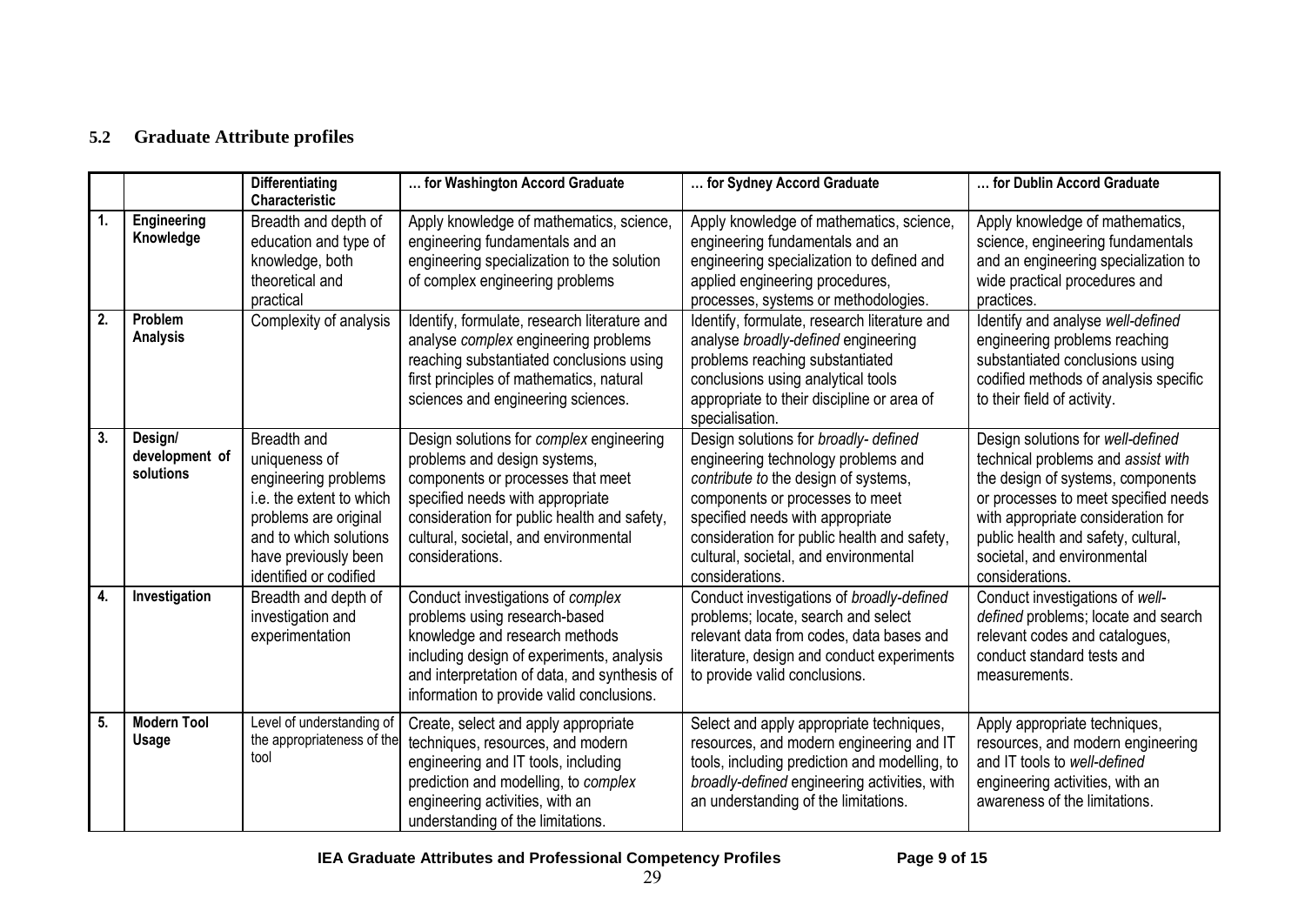| 6.                | <b>The Engineer</b><br>and Society          | Level of knowledge and<br>responsibility                                  | Apply reasoning informed by contextual<br>knowledge to assess societal, health,<br>safety, legal and cultural issues and the<br>consequent responsibilities relevant to                                                                                                                                | Demonstrate understanding of the societal,<br>health, safety, legal and cultural issues and<br>the consequent responsibilities relevant to<br>engineering technology practice.                                                                                                                            | Demonstrate knowledge of the<br>societal, health, safety, legal and<br>cultural issues and the consequent<br>responsibilities relevant to                                                                                                                    |
|-------------------|---------------------------------------------|---------------------------------------------------------------------------|--------------------------------------------------------------------------------------------------------------------------------------------------------------------------------------------------------------------------------------------------------------------------------------------------------|-----------------------------------------------------------------------------------------------------------------------------------------------------------------------------------------------------------------------------------------------------------------------------------------------------------|--------------------------------------------------------------------------------------------------------------------------------------------------------------------------------------------------------------------------------------------------------------|
| 7.                | <b>Environment</b><br>and<br>Sustainability | Type of solutions.                                                        | professional engineering practice.<br>Understand the impact of professional<br>engineering solutions in societal and<br>environmental contexts and demonstrate<br>knowledge of and need for sustainable<br>development.                                                                                | Understand the impact of engineering<br>technology solutions in societal societal<br>and environmental context and<br>demonstrate knowledge of and need for<br>sustainable development.                                                                                                                   | engineering technician practice.<br>Understand the impact of engineering<br>technician solutions in societal<br>societal and environmental context<br>and demonstrate knowledge of and<br>need for sustainable development.                                  |
| 8.                | <b>Ethics</b>                               | Understanding and<br>level of practice                                    | Apply ethical principles and commit to<br>professional ethics and responsibilities<br>and norms of engineering practice.                                                                                                                                                                               | Understand and commit to professional<br>ethics and responsibilities and norms of<br>engineering technology practice.                                                                                                                                                                                     | Understand and commit to<br>professional ethics and<br>responsibilities and norms of<br>technician practice.                                                                                                                                                 |
| 9.                | Individual and<br>Team work                 | Role in and diversity<br>of team                                          | Function effectively as an individual, and<br>as a member or leader in diverse teams<br>and in multi-disciplinary settings.                                                                                                                                                                            | Function effectively as an individual, and<br>as a member or leader in diverse technical<br>teams.                                                                                                                                                                                                        | Function effectively as an individual,<br>and as a member in diverse technical<br>teams.                                                                                                                                                                     |
| 10.               | Communication                               | Level of<br>communication<br>according to type of<br>activities performed | Communicate effectively on complex<br>engineering activities with the engineering<br>community and with society at large, such<br>as being able to comprehend and write<br>effective reports and design<br>documentation, make effective<br>presentations, and give and receive clear<br>instructions. | Communicate effectively on broadly-<br>defined engineering activities with the<br>engineering community and with society at<br>large, by being able to comprehend and<br>write effective reports and design<br>documentation, make effective<br>presentations, and give and receive clear<br>instructions | Communicate effectively on well-<br>defined engineering activities with the<br>engineering community and with<br>society at large, by being able to<br>comprehend the work of others,<br>document their own work, and give<br>and receive clear instructions |
| $\overline{11}$ . | Project<br><b>Management</b><br>and Finance | Level of management<br>required for differing<br>types of activity        | Demonstrate knowledge and<br>understanding of engineering and<br>management principles and apply these to<br>one's own work, as a member and leader<br>in a team, to manage projects and in<br>multidisciplinary environments.                                                                         | Demonstrate knowledge and<br>understanding of engineering management<br>principles and apply these to one's own<br>work, as a member and leader in a team<br>and to manage projects in multidisciplinary<br>environments                                                                                  | Demonstrate knowledge and<br>understanding of engineering<br>management principles and apply<br>these to one's own work, as a<br>member and leader in a technical<br>team and to manage projects in<br>multidisciplinary environments                        |
| 12.               | Life long<br>learning                       | Preparation for and<br>depth of continuing<br>learning.                   | Recognize the need for, and have the<br>preparation and ability to engage in<br>independent and life-long learning in the<br>broadest context of technological change.                                                                                                                                 | Recognize the need for, and have the<br>ability to engage in independent and life-<br>long learning in specialist technologies.                                                                                                                                                                           | Recognize the need for, and have the<br>ability to engage in independent<br>updating in the context of specialized<br>technical knowledge.                                                                                                                   |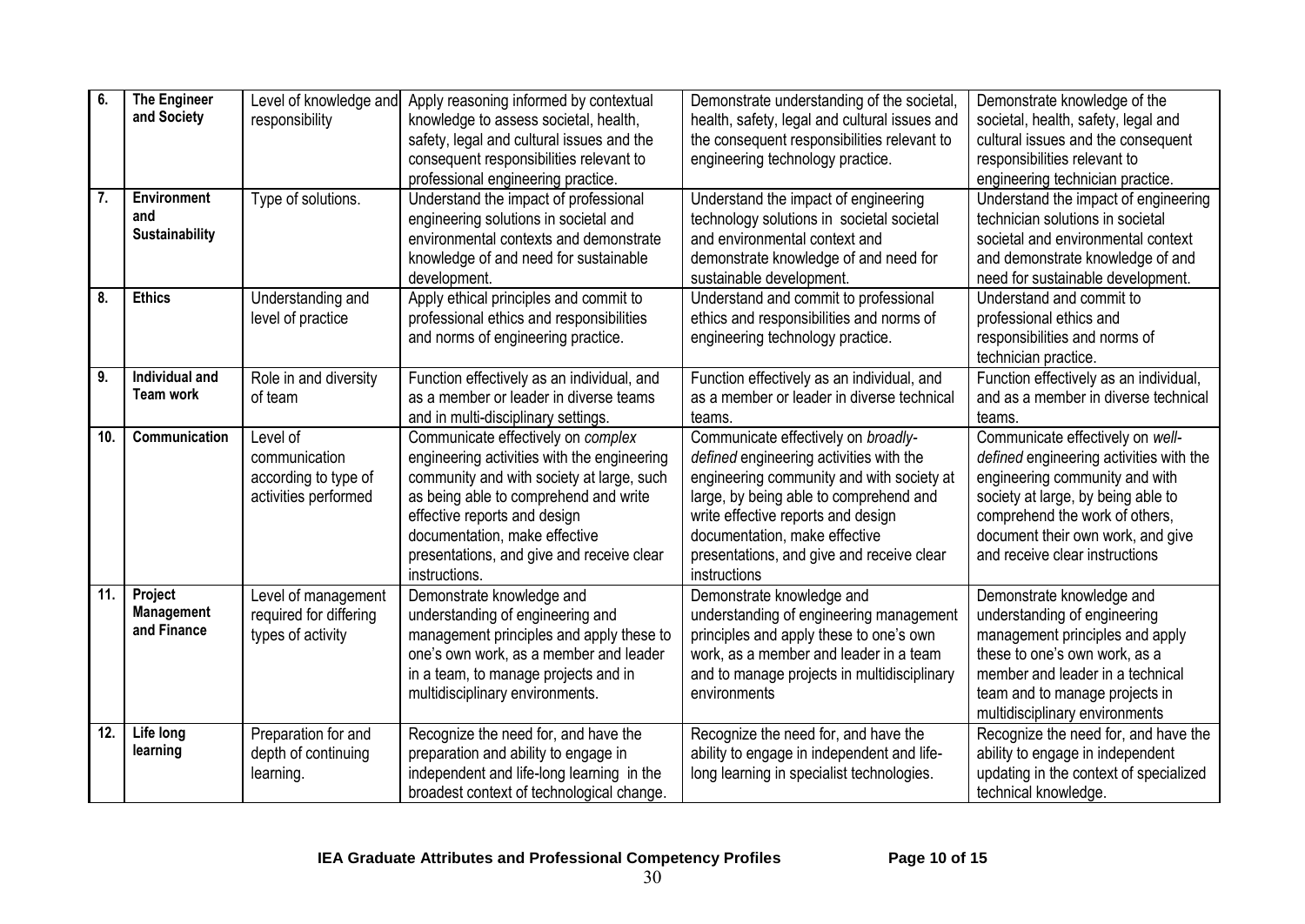# **6 Professional Competency Profiles**

To meet the minimum standard of competence a person must demonstrate that he/she is able to practice competently in his/her practice area to the standard expected of a reasonable Professional Engineer/Engineering Technologist/Engineering Technician.

The extent to which the person is able to perform each of the following elements in his/her practice area must be taken into account in assessing whether or not he/she meets the overall standard.

|    |                                                       | <b>Differentiating</b><br><b>Characteristic</b>            | <b>Professional Engineer</b>                                                                                                                                                                                                                        | <b>Engineering Technologist</b>                                                                                                                                                                                                                                          | <b>Engineering Technician</b>                                                                                                                                                                                                                                 |
|----|-------------------------------------------------------|------------------------------------------------------------|-----------------------------------------------------------------------------------------------------------------------------------------------------------------------------------------------------------------------------------------------------|--------------------------------------------------------------------------------------------------------------------------------------------------------------------------------------------------------------------------------------------------------------------------|---------------------------------------------------------------------------------------------------------------------------------------------------------------------------------------------------------------------------------------------------------------|
| 1. | <b>Comprehend and</b><br>apply universal<br>knowledge | Breadth and depth of<br>education and type of<br>knowledge | Comprehend and apply advanced<br>knowledge of the widely-applied<br>principles underpinning good practice                                                                                                                                           | Comprehend and apply the knowledge<br>embodied in widely accepted and applied<br>procedures, processes, systems or<br>methodologies                                                                                                                                      | Comprehend and apply knowledge<br>embodied in standardised practices                                                                                                                                                                                          |
| 2. | <b>Comprehend and</b><br>apply local<br>knowledge     | Type of local knowledge                                    | Comprehend and apply advanced<br>knowledge of the widely-applied<br>principles underpinning good practice<br>specific to the jurisdiction in which<br>he/she practices.                                                                             | Comprehend and apply the knowledge<br>embodied procedures, processes,<br>systems or methodologies that is specific<br>to the jurisdiction in which he/she<br>practices.                                                                                                  | Comprehend and apply knowledge<br>embodied in standardised practices<br>specific to the jurisdiction in which<br>he/she practices.                                                                                                                            |
| 3. | Problem analysis                                      | Complexity of analysis                                     | Define, investigate and analyse<br>complex problems                                                                                                                                                                                                 | Identify, clarify, and analyse broadly-<br>defined problems                                                                                                                                                                                                              | Identify, state and analyse well-defined<br>problems                                                                                                                                                                                                          |
| 4. | Design and<br>development of<br>solutions             | Nature of the problem and<br>uniqueness of the solution    | Design or develop solutions to<br>complex problems                                                                                                                                                                                                  | Design or develop solutions to broadly-<br>defined problems                                                                                                                                                                                                              | Design or develop solutions to well-<br>defined problems                                                                                                                                                                                                      |
| 5. | <b>Evaluation</b>                                     | Type of activity                                           | Evaluate the outcomes and impacts<br>of complex activities                                                                                                                                                                                          | Evaluate the outcomes and impacts of<br>broadly defined activities                                                                                                                                                                                                       | Evaluate the outcomes and impacts of<br>well-defined activities                                                                                                                                                                                               |
| 6. | <b>Protection of</b><br>society                       | Types of activity and<br>responsibility to public          | Recognise the reasonably<br>foreseeable social, cultural and<br>environmental effects of complex<br>activities generally, and have regard<br>to the need for sustainability;<br>recognise that the protection of<br>society is the highest priority | Recognise the reasonably foreseeable<br>social, cultural and environmental effects<br>of broadly-defined activities generally, and<br>have regard to the need for sustainability;<br>take responsibility in all these activities to<br>avoid putting the public at risk. | Recognise the reasonably foreseeable<br>social, cultural and environmental<br>effects of well-defined activities<br>generally, and have regard to the need<br>for sustainability; use engineering<br>technical expertise to prevent dangers<br>to the public. |
| 7. | <b>Legal and</b><br>regulatory                        | No differentiation in this<br>characteristic               | Meet all legal and regulatory<br>requirements and protect public<br>health and safety in the course of his<br>or her activities                                                                                                                     | Meet all legal and regulatory requirements<br>and protect public health and safety in the<br>course of his or her activities                                                                                                                                             | Meet all legal and regulatory<br>requirements and protect public health<br>and safety in the course of his or her<br>activities                                                                                                                               |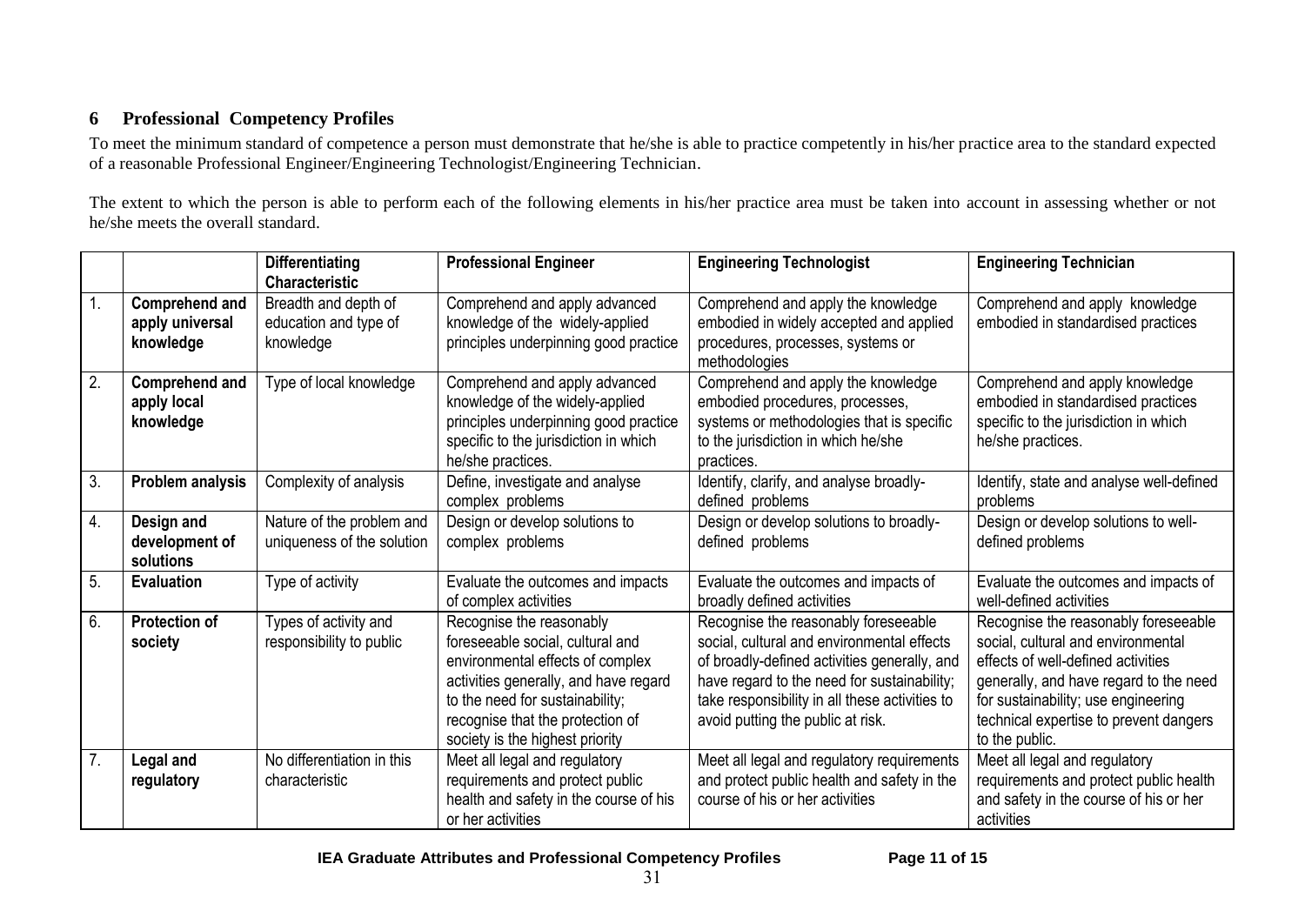| 8.  | <b>Ethics</b>                              | No differentiation in this<br>characteristic                                                     | Conduct his or her activities ethically                                                                                                                                                          | Conduct his or her activities ethically                                                                                                                         | Conduct his or her activities ethically                                                                                                 |
|-----|--------------------------------------------|--------------------------------------------------------------------------------------------------|--------------------------------------------------------------------------------------------------------------------------------------------------------------------------------------------------|-----------------------------------------------------------------------------------------------------------------------------------------------------------------|-----------------------------------------------------------------------------------------------------------------------------------------|
| 9.  | <b>Manage</b><br>engineering<br>activities | Types of activity                                                                                | Manage part or all of one or more<br>complex activities                                                                                                                                          | Manage part or all of one or more broadly-<br>defined activities                                                                                                | Manage part or all of one or more well-<br>defined activities                                                                           |
| 10. | Communication                              | No differentiation in this<br>characteristic                                                     | Communicate clearly with others in<br>the course of his or her activities                                                                                                                        | Communicate clearly with others in the<br>course of his or her activities                                                                                       | Communicate clearly with others in the<br>course of his or her activities                                                               |
| 11. | Lifelong learning                          | Preparation for and depth<br>of continuing learning.                                             | Undertake CPD activities sufficient to<br>maintain and extend his or her<br>competence                                                                                                           | Undertake CPD activities sufficient to<br>maintain and extend his or her<br>competence                                                                          | Undertake CPD activities sufficient to<br>maintain and extend his or her<br>competence                                                  |
| 12  | Judgement                                  | Level of developed<br>knowledge, and ability<br>and judgement in relation<br>to type of activity | Recognize complexity and assess<br>alternatives in light of competing<br>requirements and incomplete<br>knowledge. Exercise sound<br>judgement in the course of his or her<br>complex activities | Choose appropriate technologies to deal<br>with broadly defined problems. Exercise<br>sound judgement in the course of his or<br>her broadly-defined activities | Choose and apply appropriate technical<br>expertise. Exercise sound judgement in<br>the course of his or her well-defined<br>activities |
| 13. | <b>Responsibility</b><br>for decisions     | Type of activity for which<br>responsibility is taken                                            | Be responsible for making decisions<br>on part or all of complex activities                                                                                                                      | Be responsible for making decisions on<br>part or all of one or more broadly defined<br>activities                                                              | Be responsible for making decisions on<br>part or all of all of one or more well-<br>defined activities                                 |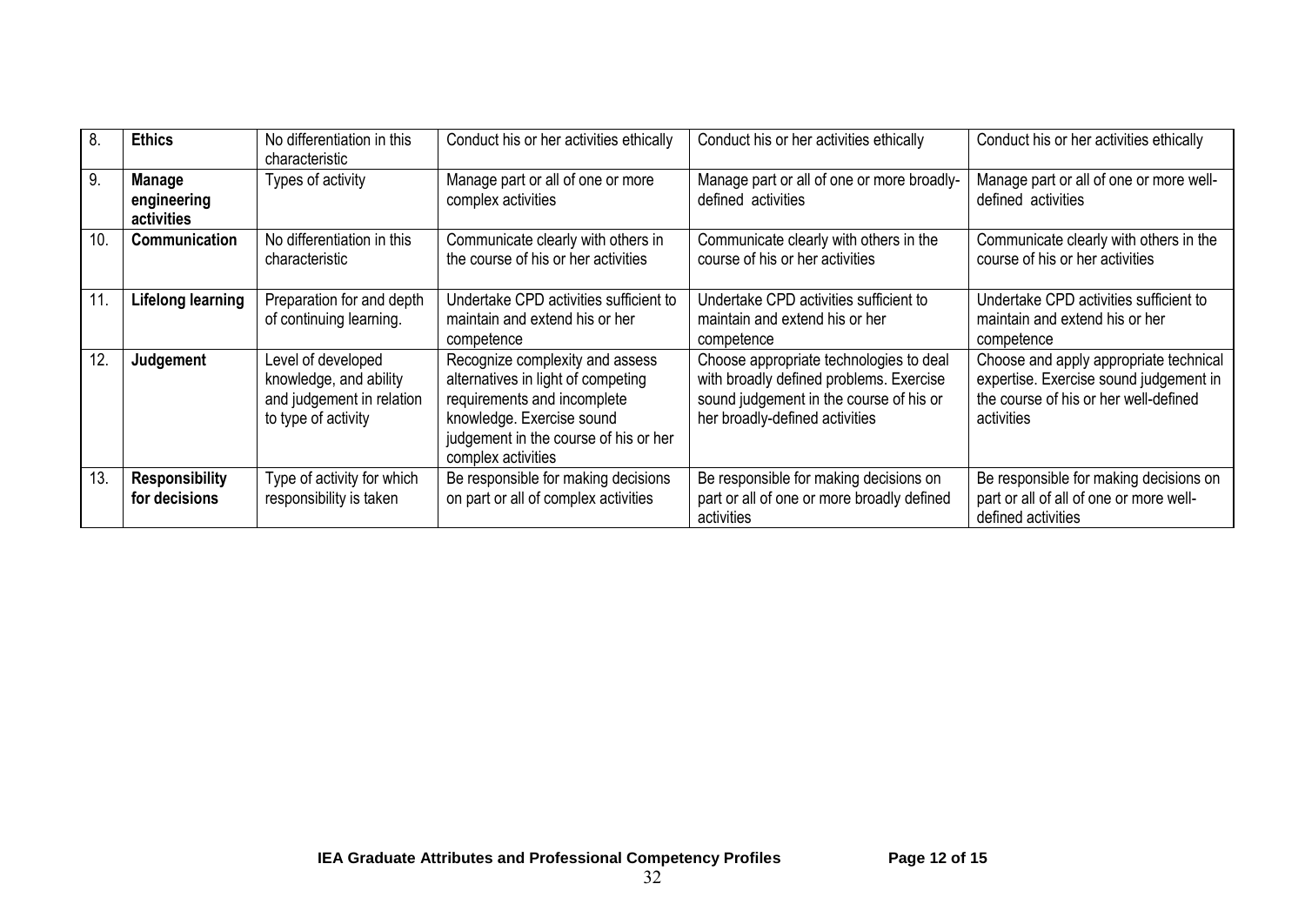## **Appendix A: Definitions of terms**

**Note:** These definitions apply to terms used in this document but also indicate equivalence to terms used in other engineering education standards.

**Branch of engineering**: a generally-recognised, major subdivision of engineering such as the traditional *disciplines* of Chemical, Civil, or Electrical Engineering, or a cross-disciplinary field of comparable breadth including combinations of engineering fields, for example Mechatronics, and the application of engineering in other fields, for example Bio-Medical Engineering.

**Broadly-defined engineering problems:** a class of problem with characteristics defined in section 4.1.

**Broadly-defined engineering activities:** a class of activities with characteristics defined in section 4.2.

**Complementary (contextual) knowledge:** Disciplines other than engineering, basic and mathematical sciences, that support engineering practice, enable its impacts to be understood and broaden the outlook of the engineering graduate.

**Complex engineering problems:** a class of problem with characteristics defined in section 4.1.

**Complex engineering activities:** a class of activities with characteristics defined in section 4.2.

**Continuing Professional Development:** the systematic, accountable maintenance, improvement and broadening of knowledge and skills, and the development of personal qualities necessary for the execution of professional and technical duties throughout an engineering practitioner's career.

**Engineering sciences:** include engineering fundamentals that have roots in the mathematical and physical sciences, and where applicable, in other natural sciences, but extend knowledge and develop models and methods in order to lead to applications and solve problems, providing the knowledge base for engineering specializations.

**Engineering design knowledge:** Knowledge that supports engineering design in a practice area, including codes, standards, processes, empirical information, and knowledge reused from past designs.

**Engineering discipline:** synonymous with *branch of engineering.*

**Engineering fundamentals:** a systematic formulation of engineering concepts and principles based on mathematical and basic sciences to support applications.

**Engineering problem:** is one that exists in any domain that can be solved by the application of engineering knowledge and skills and generic competencies.

**Engineering practice**: a generally accepted or legally defined area of engineering work or engineering technology*.*

**Engineering speciality or specialization:** a generally-recognised practice area or major subdivision within an engineering discipline, for example Structural and Geotechnical Engineering within Civil Engineering; the extension of engineering fundamentals to create theoretical frameworks and bodies of knowledge for engineering practice areas.

**Engineering technology:** is an established body of knowledge, with associated tools, techniques, materials, components, systems or processes that enable a family of practical applications and that relies for its development and effective application on engineering knowledge and competency.

**Formative development:** the process that follows the attainment of an accredited education programme that consists of training, experience and expansion of knowledge.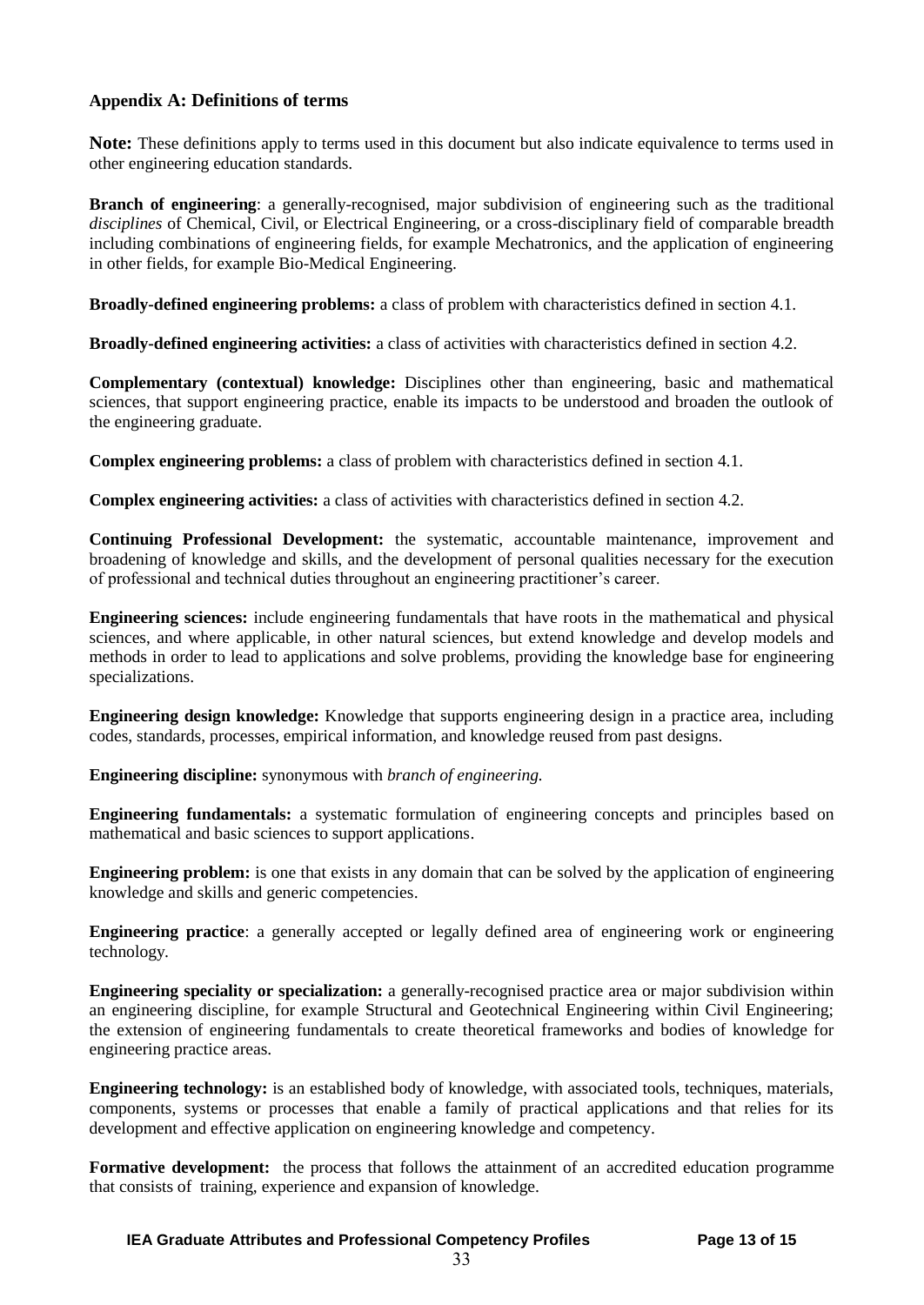**Manage:** means planning, organising, leading and controlling in respect of risk, project, change, financial, compliance, quality, ongoing monitoring, control and evaluation.

**Mathematical sciences:** mathematics, numerical analysis, statistics and aspects of computer science cast in an appropriate mathematical formalism.

**Natural sciences:** Provide, as applicable in each engineering discipline or practice area, an understanding the physical world including physics, mechanics, chemistry, earth sciences and the biological sciences,

P**ractice area:** *in the educational context:* synonymous with generally-recognised engineering speciality; *at the professional level:* a generally recognised or distinctive area of knowledge and expertise developed by an engineering practitioner by virtue of the path of education, training and experience followed.

**Research-based knowledge:** a systematic understanding of knowledge and a critical awareness of current problems and/or new insights, much of which is at, or informed by, the forefront of the academic discipline, field of study or area of professional practice.

**Solution:** means an effective proposal for resolving a problem, taking into account all relevant technical, legal, social, cultural, economic and environmental issues and having regard to the need for sustainability.

**Subdiscipline:** Synonymous with *engineering speciality*.

**Substantial equivalence:** applied to educational programmes means that two programmes, while not meeting a single set of criteria, are both acceptable as preparing their respective graduates to enter formative development toward registration.

**Well-defined engineering problems:** a class of problem with characteristics defined in section 4.1.

**Well-defined engineering activities:** a class of activities with characteristics defined in section 4.2.